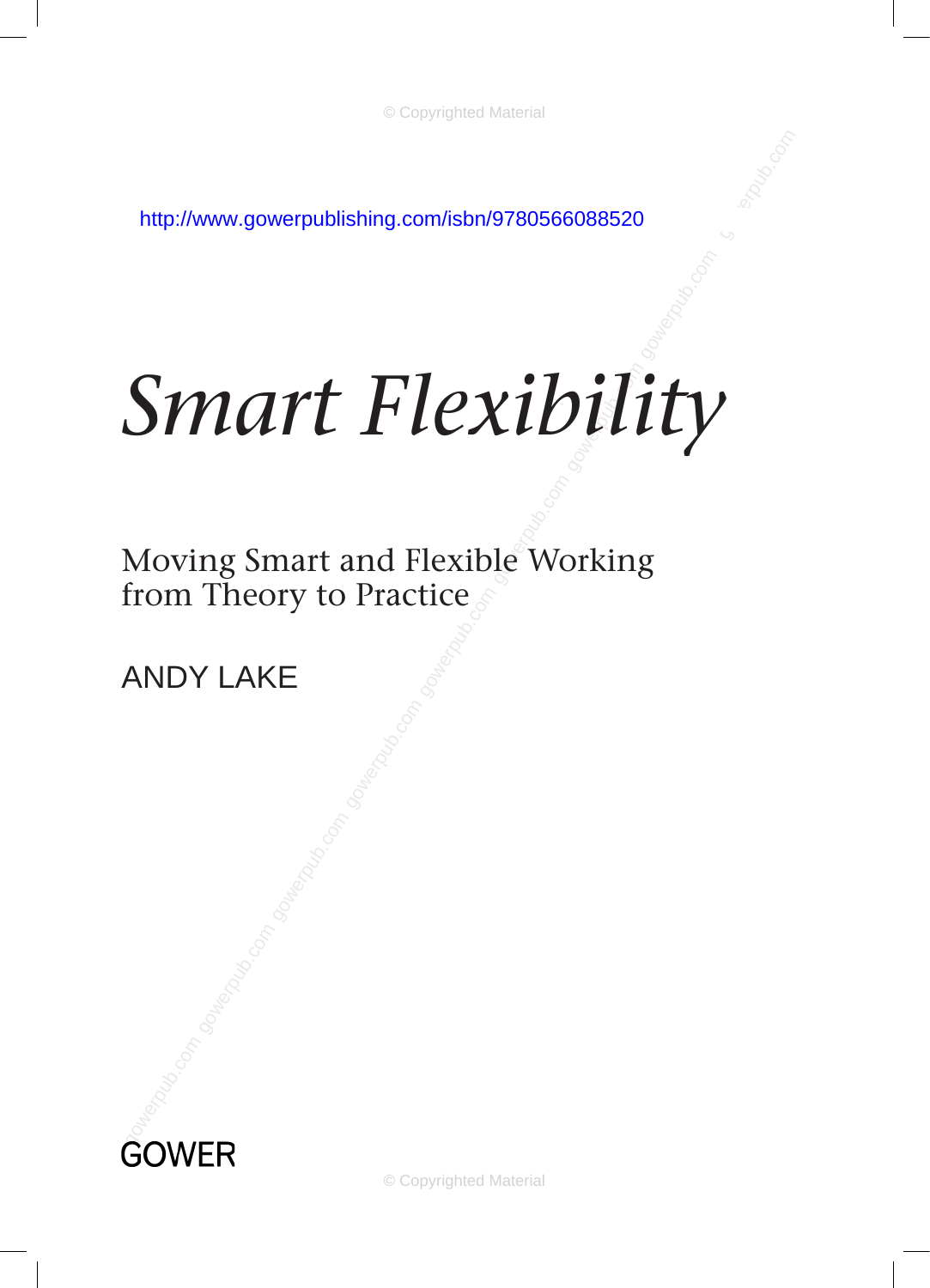#### **chapter**

## **1** *Changing Work in a Changing World*

er intelligen<br>Composition *It is not the strongest of the species that survive, nor the most intelligent, but the ones most responsive to change.*

Charles Darwin

gowerpub.com

argest and<br>dom to w<br>for the bu<br>better is the The world of work is changing. Some of the largest and most successful organisations in the world now give their employees the freedom to work from wherever they want, and whenever they want, as long as it's good for the business. If the work gets done, and customer needs are met, that's good. Even better is that the new working times and locations can be used to improve productivity, meet customer needs better and at the same time reduce costs.

r organisa<br>n the field<br>s of know!<br>d – financia The world of work is changing for organisations across all sectors. We are perhaps not surprised to hear that companies in the field of IT and telecommunications are doing this, or companies with large numbers of knowledge workers. But across all sectors new working practices are being introduced – financial services, manufacturing, construction, health services and emergency services: no sector is excluded.

Our case study in Chapter 5 of soft drinks company Britvic shows that intelligent deployment of smart and flexible working practices can bring benefits across sectors. The argument that 'this can't work in our sector' just doesn't wash.

montage practices are ourige into date the set of scalent services our case study in Chapter 5 of scalently work argument that 'this can't work in our solution of sovernment organisations are alse exceed in introducing fle Government organisations are also going down this route. Many have a creditable record in introducing flexible work options to meet employee aspirations for a better work-life balance, and to create a more level playing field for people with caring responsibilities. The next step that some have taken is to use Smart Flexibility to reduce the cost base of government operations and make government services more agile. Many more will go down this path over the next 10 years, faced with the imperative to increase efficiency and in particular reduce property costs.

All sectors are feeling this imperative to change. In this chapter we take a look at why this is so, and why standing still really isn't an option.

## The Old Ways of Working – and Their Value

The terms 'new ways of working', 'flexible working', 'agile working' or 'smart working' and of course Smart Flexibility imply that we need to move away from older, less flexible, less smart, more traditional ways of working that are now past their sell-by date. The organisational model that we need to change is one based on factory methods – herding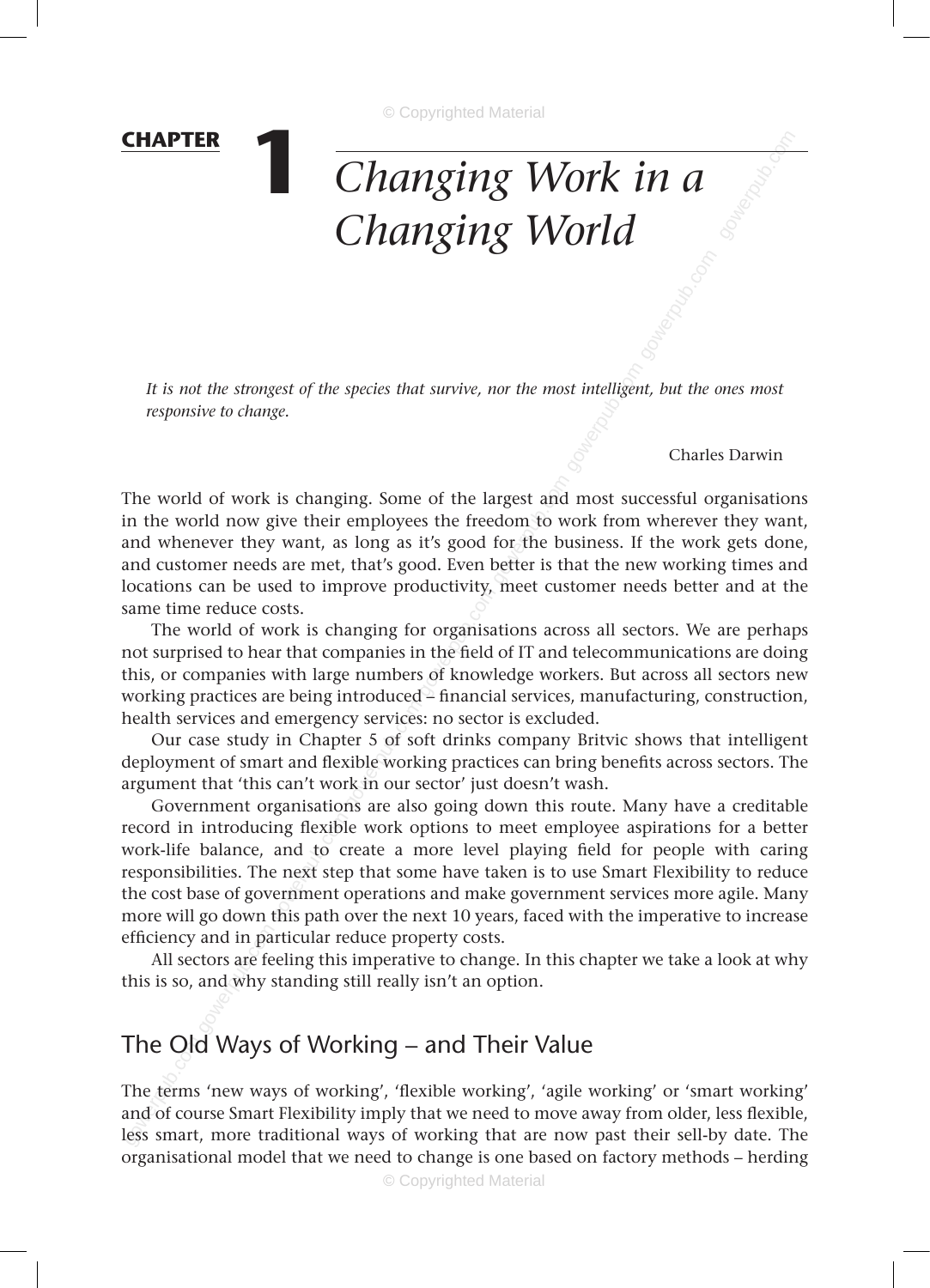manage them better and to achieve economies of scale.

people together and marshalling resources in significant concentrations in order to<br>manage them better and to achieve economies of scale.<br>One mustn't forget that these 'old' ways provide a model that has been highly<br>succes One mustn't forget that these 'old' ways provide a model that has been highly successful and has achieved unprecedented prosperity, at least in the developed world. Although it may in the end be futile, resistance to change is quite natural. The old model is a tried and tested one, and one in which today's managers have made successful careers.

ade succes<br>ent vintag<br>lines with<br>ent.<br>pated in th In historical terms, however, the old model is one of fairly recent vintage, emerging from the Industrial Revolution. Having offices organised on factory lines with regimented desks and a production-line approach to processes is even more recent.

gocial orga<br>ion of ma<br>ustrial org<br>ucation, p<br>filicts of tl This kind of regimented organisation of working life was exacerbated in the twentieth century by the dominance of 'collectivist' approaches to social organisation, in both the capitalist West and the communist East. The regimentation of mass activity to achieve improved results is evident in approaches not only to industrial organisation, but also to mass transit systems, public health reform and public education, plus of course military organisation and strategy in two world wars and the conflicts of the Cold War era. The influence of having three generations in uniform in the twentieth century cannot be exaggerated in terms of setting the norms for workplace organisation and behaviour.

orkplace o<br>ry, nearly<br>n being s<br>Vork for m By the last quarter of the twentieth century, nearly everyone who worked in the developed world was an employee, rather than being self-employed or having other variations of pre-industrial work relationships. Work for most people had become a place you go to as much as the activity you undertook. Long-term job security had become far more attainable, and the 'job for life' became the dominant expectation, backed up by solid pension schemes.

became the<br>r most pe<br>o the ferm<br>ploved pe A job for life, and 9–5 working for most people. The world of work seemed a wellordered and simple place compared to the ferment we have today. Of course, it wasn't so simple. There were always self-employed people, people working all hours in small businesses, people working shifts, people moonlighting with second jobs, people doing part-time, term-time, casual or seasonal work. But we all knew what was normal, and there was a consensus in public policy that the best jobs to create were full-time, permanent jobs for life with regular hours.

How and why did this consensus slip away?

## Reflections on the History of Work – How We Got to Where We Are Now

be simpled there are already sum emporanted and suppose on the positions are constrained was a consensus in public policy that lobs for life with regular hours. How and why did this consensus sl<br>Reflections on the History There has been a growing realisation that work doesn't have to be organised in this way. Even in 1900, despite more than 100 years of Industrial Revolution already, most work was not in factories or offices even in the UK, the most industrialised nation. The home was still the centre of much enterprise and employment, whether one's own home or working in domestic service. Living and working in the same premises was still a normal way of working, at all levels of society. Seasonal work and contract working were also much more common than they are today.

Looking back before the Industrial Revolution, some commentators have even suggested there was no such thing as a job – only work (for example, Bridges 1995). This is, of course, not exactly true. But there is a point to be made about jobs back then on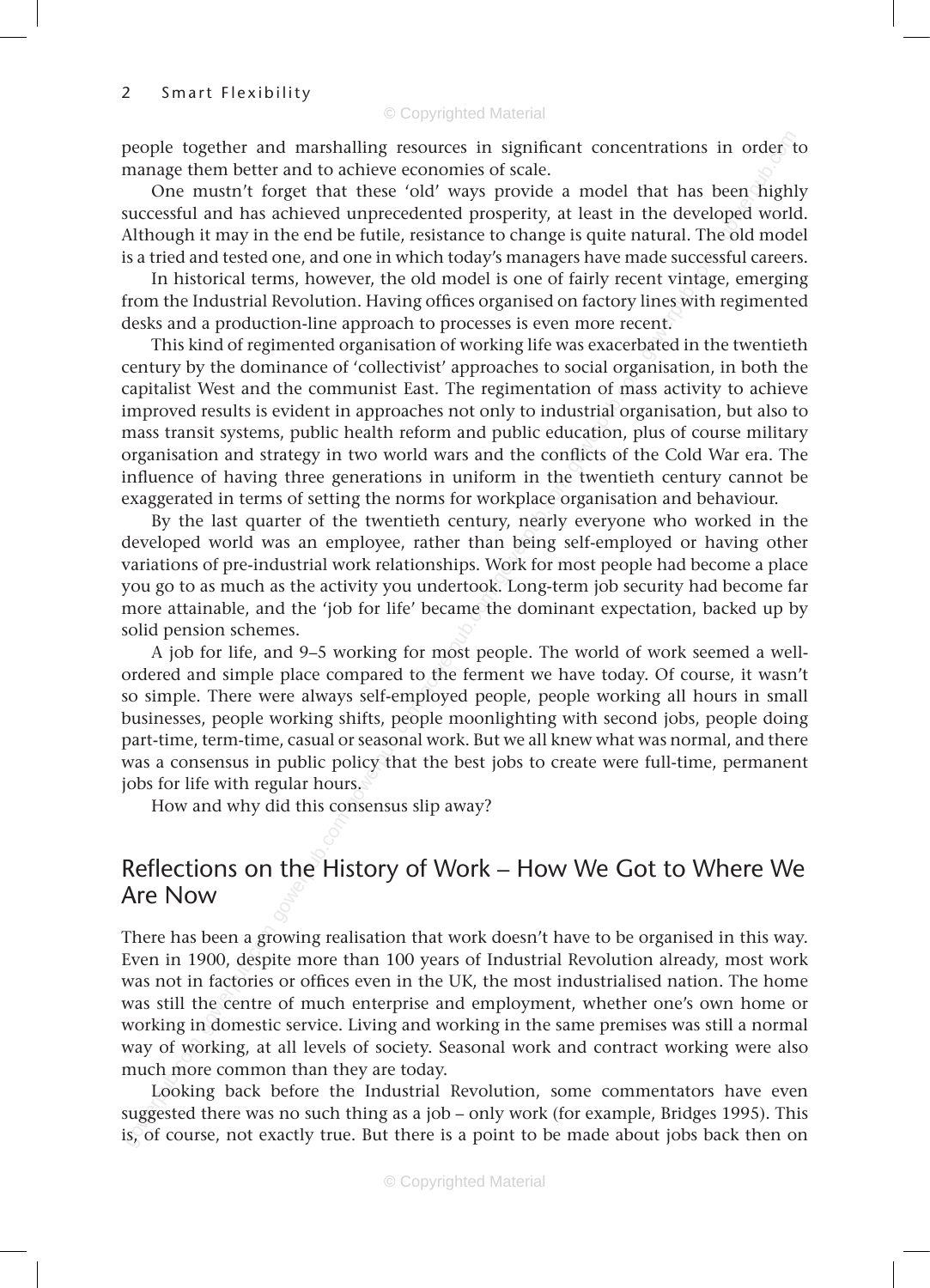bureaucratic/regulatory payroll and taxation systems.

reas of adr<br>nturies, sin<br>coveted.<br>arning or 1 the whole being much more fluid and less defined than in the modern world with its<br>bureaucratic/regulatory payroll and taxation systems.<br>Even so, more or less as far back as records go there is evidence of people having jo Even so, more or less as far back as records go there is evidence of people having jobs, in the sense of paid, regular employment for a single employer. That seems to be more or less an inevitable part of running large-scale, complex organisations. Initially these tended to be palaces, temples and armies, then moving into other areas of administration – in the beginning was the public sector, perhaps. Then over the centuries, similar models are adopted in trading, banking and manufacturing.

e workplaa<br>s not a ba<br>srienced.<br>vays of wo stability to<br>epreneurs,<br>and contri<br>gment and<br>d employees Regular, paid jobs, however, were in the minority and much coveted. Other work may have been more flexible, but carried with it the flexibility of earning or not earning, surviving or starving. So it is no wonder that security and stability became highly prized. Generally, apart from a minority of adventurers and entrepreneurs, people are unwilling to risk trading security and stability for greater autonomy and control over their working lives. The experience of periods of substantial unemployment and the evils that arose from them underlie the consensus between employers and employed about the need for security and stability in the labour market and the workplace. For the post-war generations with 'jobs for life', regular hours, improving working conditions, health insurance and the prospect of comfortable retirement this was not a bad deal. And much better than anything their fathers or grandfathers had experienced.

es to the<br>an worksh<br>to both la<br>ry 'telecot<br>want autors So one has to be wary of approaches to new ways of working that romanticise the past. Questioning the collectivist approaches to the organisation of work should not mean reviving some kind of romantic 'artisan workshop' ideal or 'two acres and a cow' idyll. These utopian themes are common to both late nineteenth-century 'Merrie England' socialism and the late twentieth-century 'telecottage' movement.

People want flexibility, and they want autonomy – but they also want to be secure and be sure that they have the means to provide for their families. Can we have it all? Both flexibility and autonomy on the one hand, security and stability on the other?

According to Dan Pink, in his 2001 work *Free Agent Nation*, the increased wealth and security we generally enjoy in the western world is leading more people to seek work that gives greater meaning to their lives. This is behind the rise of 'free agent' working, people who are freelancers or starting small, often home-based, businesses (Pink 2001).

The rise of freelancing and contract work is part of the picture of the changing world of work. It is not the major focus of this book, except insofar as it provides options for large organisations and the people working in them. But it's worth noting that similar aspirations motivate employees who want to stay as employees but also aspire to more freedom in the way they work. This is having a significant impact on corporate life.

Both flexibility and autonomy on the concert and they have the meaning Both flexibility and autonomy on the concerting security we generally enjoy in the west gives greater meaning to their lives. The who are freelancers o It is also worth reflecting on the fact that in ancient, medieval and early modern times, 'corporate' life was often more mobile than it is today. This is not so much in terms of having field workers operating nomadic styles of work – though there certainly were plenty of such people. Rather it is in terms of *the whole corporate centre being peripatetic*. Where the emperor or general or business owner went, so did much of the central apparatus of the organisation: advisers, secretaries, clerks, scribes (and their paperwork), security staff and organisers for the household, plus entertainers of various kinds too, perhaps.

The concept of carrying your office with you is making a return. We can all be our own king, queen or general, though for better or for worse we don't have the same kind of retinue. We may not have scribes, runners and cooks in attendance, but we do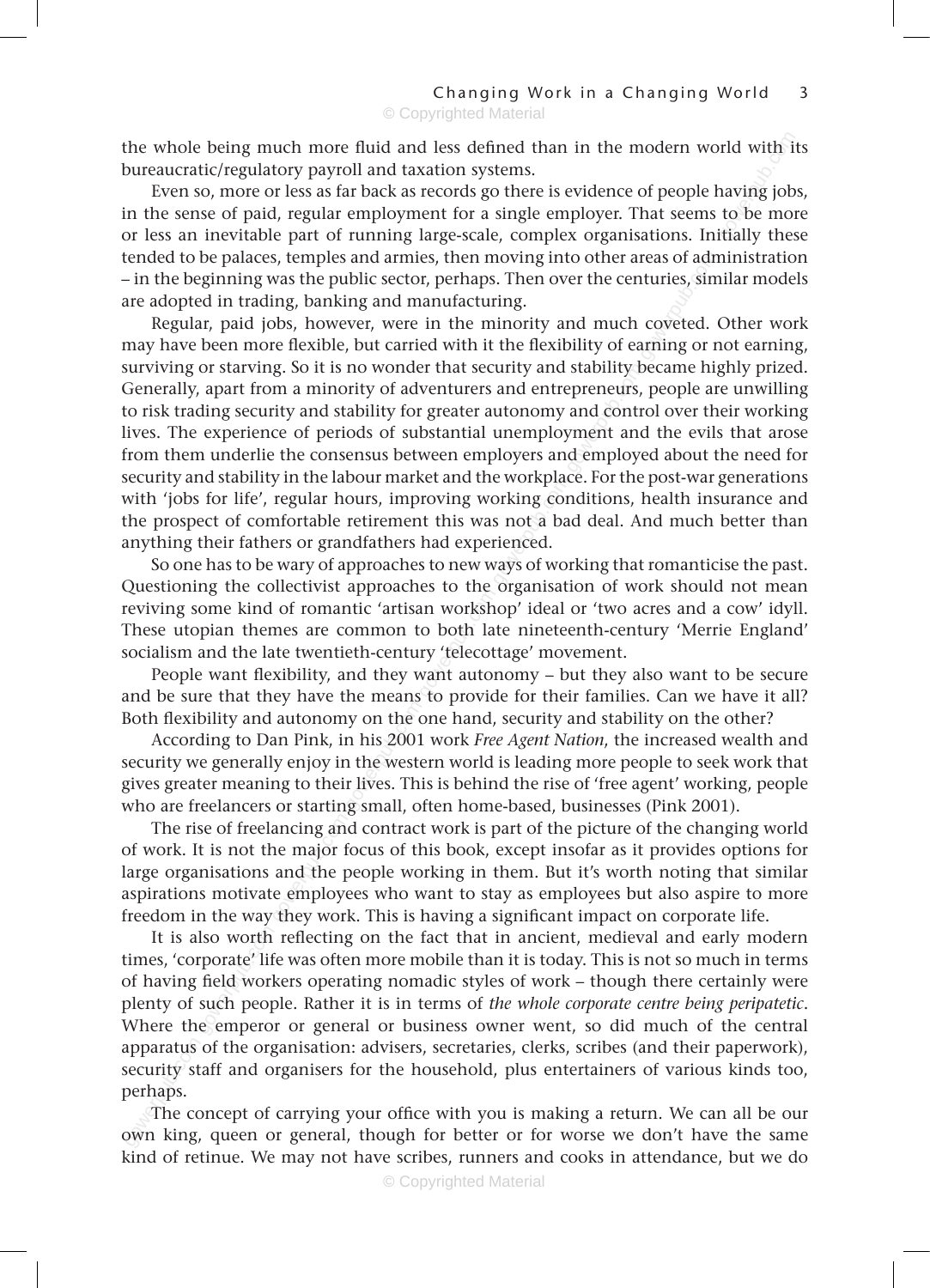ownership of our working lives.

mers were<br>ard (NEF 2<br>e working<br>ent norm have laptops, BlackBerrys and ready meals. Such is progress, and the tools we need for<br>
ownership of our working lives.<br>
Working 9–5 is, however, a modern invention. And a regular 8-hour – or less than<br>
8-hour – day has be Working 9–5 is, however, a modern invention. And a regular 8-hour – or less than 8-hour – day has been the culmination of campaigns and legislation to protect workers from exploitation and to ensure a better quality of life. In the 1890s, this was a distant dream for workers, a dangerous fantasy as far as most business owners were concerned. We have gone beyond this, and a recent report for the New Economics Foundation has recommended a universal 21-hour working week as a default standard (NEF 2010).

practices. And in recent decades there have been many changes in the wider world that<br>have exposed weaknesses in the model.<br>The Context of Work is Changing – Nine Trajectories of Change Having a 7- or 8-hour continuous working day with most people working at the same time is, though convenient and reliable, an artificial and inefficient norm for working practices. And in recent decades there have been many changes in the wider world that have exposed weaknesses in the model.

ere', 'when<br>relations:<br>mobilities<br>ss.<br>te new co The way we work is always changing. The 'where', 'when' and 'how' of our work arises from a combination of factors relating to power relationships, access to resources, levels of prosperity, available tools and technologies, mobilities, social systems, cultures and, somewhere down the line, individual preferences.

ricers create<br>to new conte<br>the conte<br>of Social change and changes in markets create new contexts in which organisations have to function. The ability to adapt to new contexts is crucial to a company surviving. It presents challenges, but also can create opportunities to do things better.

The following nine trends provide the context for change in moving towards more flexible working practices.

## Trend 1: Lean Organisations, Re-Engineering and Outsourcing

To some extent, the old industrial ways of working were already living on borrowed time by the 1980s. Lean production techniques and business process re-engineering (BPR) meant that companies were questioning the ways they operate, and the resources they need – including the human resources.

Trend 1: Lean Organisations<br>To some extent, the old industrial was<br>time by the 1980s. Lean production tecoment that companies were questionineed – including the human resources.<br>In the ensuing struggles and debates<br>more fl In the ensuing struggles and debates, the word 'flexibility' was associated with creating more flexible labour markets, greater use of contractors, agency workers and outsourcing. For some, particularly on the political left and in the trade union movement, this gave flexibility a bad name. 'Whose flexibility?' was the key question, and many felt that these kinds of labour flexibility being introduced were mainly in the interest of the employer, not the worker (for example, Purcell et al. 1999).

The issues and the political positioning around this that we saw in the UK in the 1980s and 1990s remain current in some continental European countries where unions have a more dominant position and remain very suspicious of flexible working. They fear the erosion of hard-won working rights.

BPR, as the name suggests, is about changing processes and the advent of new information, and communication technologies (ICT) have a central role in this. Implementing integrated enterprise-wide IT systems and systems to connect with customers and suppliers forms part of the picture. The progressive elimination of paper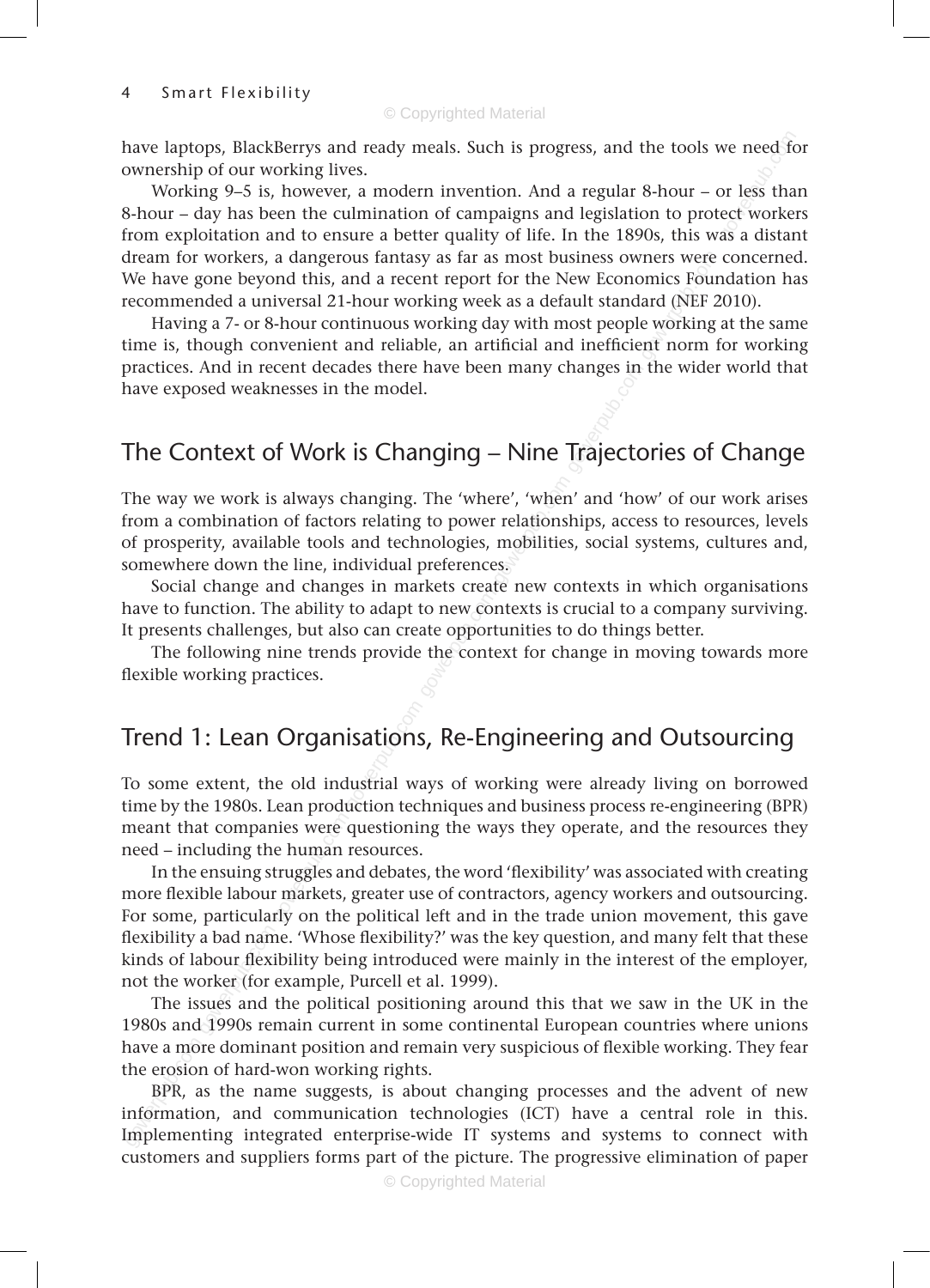processes to cut out waste and increase efficiency.

e need to<br>arely ques<br>oing on in<br>ormation from processes, and moves towards electronic service delivery, are all part of re-engineering<br>processes to cut out waste and increase efficiency.<br>However it's interesting that for the most part in companies re-engineering However it's interesting that for the most part in companies re-engineering themselves that the approach to working practices has remained entirely traditional. Some work may be outsourced – outsourced to people working in traditional ways, only for a different employer. Work became much more electronically based, but the need for employees to commute to a fixed workplace to work with these systems was rarely questioned. The reasons for this are more cultural than technological. And it's still going on in many large organisations.

and redesi<br>clivity on<br>is are cent<br>ing presti Many organisations now have programmes of business transformation (the current preferred and slightly less contentious term), rethinking and redesigning work processes and workflow, aiming to eliminate wasteful processes, reduce costs and outsource noncore activities. In principle this should help to focus activity on core objectives and delivering value to customers. New technology solutions are central to implementing these.

gower<br>ments inverse<br>exampt<br>gement tee The challenge now, which greater flexibility in working practices can address, is to leverage greater value from the huge IT investments involved. This means challenging not only business process design, but also the assumptions about property, facilities, travel, working time, working culture and management techniques that form the context for reforming business processes.

### Trend 2: More Women in the Workplace

e Work<br>ubers of w<br>arrangeme From the 1960s, ever increasing numbers of women in the workplace led to a rise in 'non-standard' or 'atypical' working arrangements such as part-time work and termtime working. There has been a strong association between flexible/atypical and 'family friendly' working practices.

Work-life balance *for the individual* is brought more sharply into focus when both partners in a family work. Before the 1970s there was a kind of consensus, whether fair or not. The man was the breadwinner, and the woman was the homemaker and primary carer for the children. In this way families managed the home-work interface, and had *between them* a balance. There was a man's territory, and a woman's one.

Though some people think we should return to these ways, most of us do not. But we haven't entirely found the solution. 'Can women have it all?' ask the women's magazines, referring to having a successful career and a great family life. Can men?

From extrame of any pread above the medicine working. There has been a strong friendly' working practices.<br>Work-life balance *for the individua* partners in a family work. Before the 1<br>or not. The man was the breadwinner, Gender stereotyping and genderist assumptions still pervade many of the debates and even the regulations about flexible working. Introducing measures to help combine caring responsibilities and work is seen by many campaigners as a key way to help women in their careers (Fawcett Society 2009). Is this, in its own way, sexist? Or is it realistic and pragmatic? It starts from where we are, and looks to flexible working as a way to achieve greater equality between women and men.

The fact is that women are far more likely to work part-time, term-time and have start and finish times to align with caring responsibilities. The evident benefits of this and of having a more diverse workforce provide a key element of the context for the growth of flexible working. And a concern for women's equality in employment has also spurred legislation by governments on flexible working and parental leave arrangements,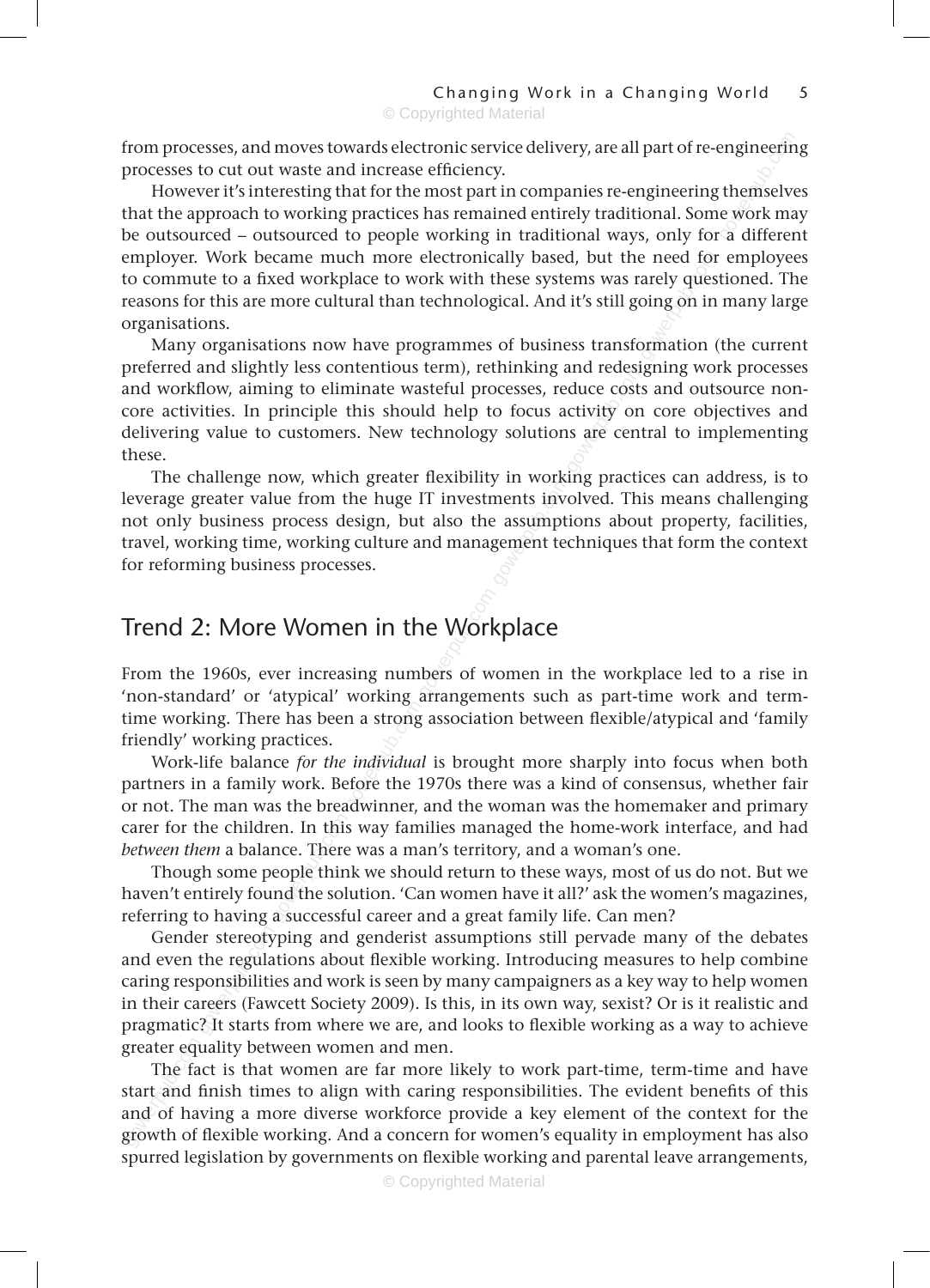which we will return to in the next chapter when considering drivers for companies to introduce Smart Flexibility.<br>Trend 3: Demographic Change introduce Smart Flexibility.

## Trend 3: Demographic Change

om a three<br>singly they<br>off baby be<br>k intermit The age structures of society are also changing. We are moving from a three-generation society to a four-generation society. People live longer. And increasingly they also either need or want to work for longer. Or, if they are a reasonably well-off baby boomer, they may want to half-retire earlier and continue to half-work or work intermittently until they choose to stop.

gower 50. This is<br>to curre<br>ve to be 1<br>ears, and w Currently around a third of the UK population is over 50. This is going to rise to half the population some time over the next 20 years, according to current estimates. Around half of the children born around the world in 2009 will live to be 100.

At age 65 men can now expect to live for a further 21 years, and women for a further 23 years. And amongst other effects, this is creating major challenges to pension provision. The trends are clear. But what does it mean for the workforce, and for the nature of work?

g major cr<br>ne workfor<br>cy ratios',<br>the numb<br>d short of<br>moot ther There has been a lot of focus on 'dependency ratios', that is, the number of people who are not economically active compared to the number of people who are working, paying tax and national insurance. The long and short of it is that people are living too long, and not enough people are working to support them. Short of a '*Logan's Run*' type

for solution – that is, vaporising people before they get too old – what are the solutions?<br>First of all, there are many things wrong with the 'long and short of it' view expresse<br>in the last paragraph, and with a misunder First of all, there are many things wrong with the 'long and short of it' view expressed in the last paragraph, and with a misunderstanding of the concept of a 'dependency ratio'. Though there are of course real issues of health and social care for older people, in general people are living longer because they are fitter and healthier rather than because we are spending a fortune on propping them up. For all the problems, today's pensioners are healthier and wealthier than at any time in history.

Today's older people are also more likely to have people depend on them than to be dependent on others. Today's grandparents are increasingly a 'sandwich generation', with older, frailer parents perhaps as well as children and grandchildren that they support in many ways. They are also the most likely to be undertaking voluntary work. To a significant extent, society depends on the labour and spending of its older citizens.

gower are proped are also and the one propping<br>are are spending a fortune on propping<br>are healthier and wealthier than at any<br>Today's older people are also more<br>of dependent on others. Today's grance<br>with older, frailer pa Increasingly, we are also depending on their continuing to work past pensionable age. While think tanks and politicians wrestle with the issues, the flow of the river of work into retirement has already burst its banks. People are increasingly working beyond pensionable age – some because they have to, and some because it's what they want to do. What many don't want to do, however, is follow the old patterns of working flat out in the old ways up to the point when they stop working altogether. 'All or nothing' is not acceptable to increasing numbers of older workers.

There are many high profile people working into their 70s or 80s – monarchs, popes, politicians, high court judges, heads of international sporting bodies, self-made millionaires, writers and celebrities, for example. However, it's easier for the rich and famous to carry on and do what they want in old age than for the rest of us. Money and status are important, it seems. For those of us with more modest means or lower status, the attitudes and policies of employers and the impact of tax and pensions regulations mean that it's altogether a more difficult proposition.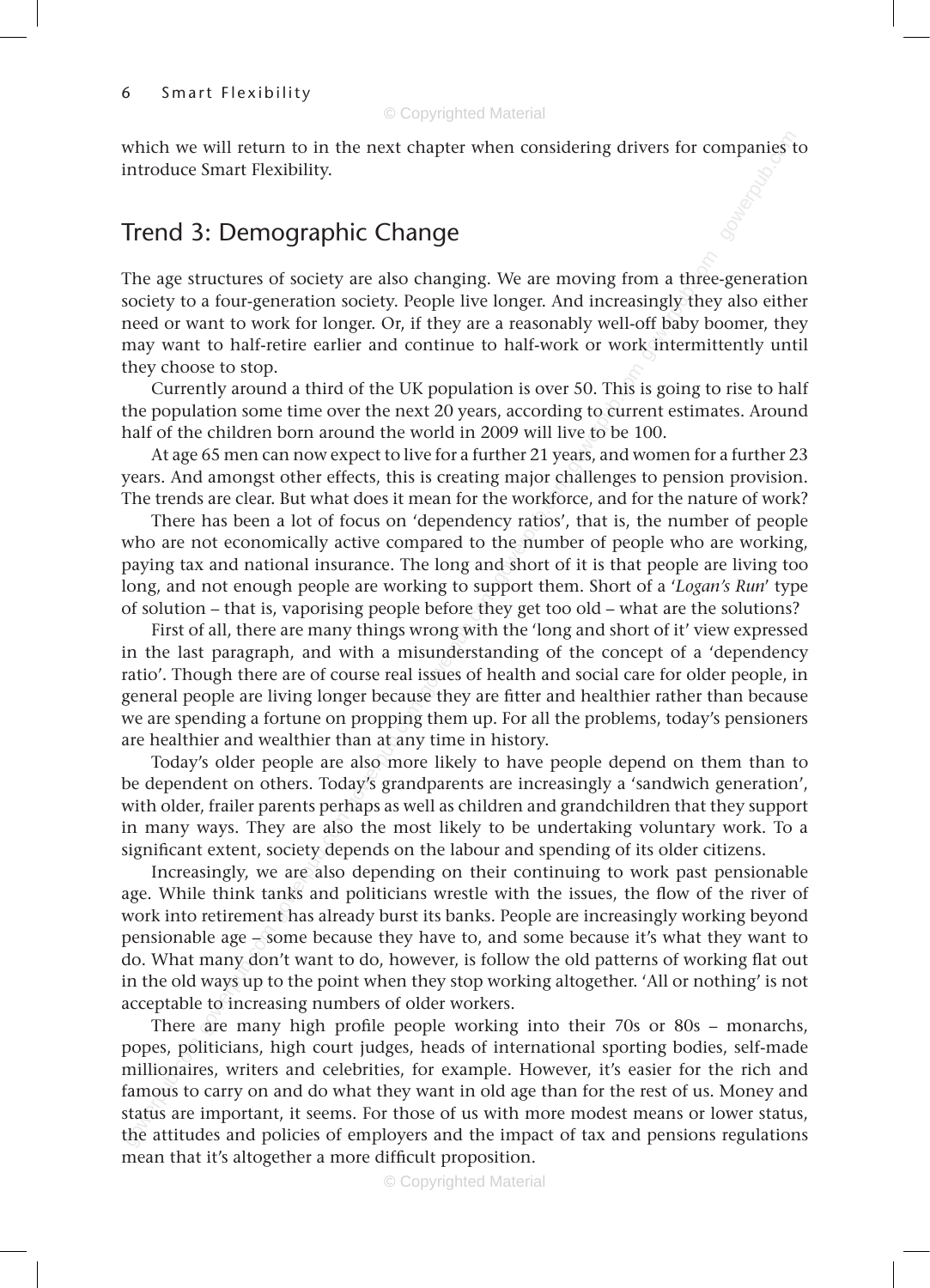Even so, the trajectory of change is, and must be, towards blurring the hard divide<br>ween work and retirement. And some demographers and sociologists anticipate a 'baby<br>mer effect' as that generation reaches retirement age. between work and retirement. And some demographers and sociologists anticipate a 'baby boomer effect' as that generation reaches retirement age. They will revolutionise their own 60s as much as they revolutionised the 1960s. They will continue to be demanding consumers, innovating socially and economically in their approach to older age. And this may be in terms of employment, semi-employment, investing and enterprise.

transition<br>to and ou<br>ybe back i<br>perhaps v<br>work inte enterprise<br>we are m<br>rtically'. E<br>phases ba<br>arenthood Michael Moynagh and Richard Worsley (2004) have said that we are moving from lives that are divided 'horizontally' to lives that are divided 'vertically'. By this they mean that in the past, the norm was to divide our lives into clear phases based on age: from childhood to education, to work, through marriage and parenthood, and then to retirement. The 'vertical' divisions of life mean that transitions, or the options for transition, may be available throughout a longer life: into and out of work, back into and out of education, into and out of marriage, then maybe back into marriage again at some point. Like an ageing boxer in need of ready money, perhaps we will flex in and out of retirement as need or preference arises. The work/non-work interface is then not only about retirement, but also about choice.

nding won<br>need to d<br>nefit both ob<br>pent mea According to a recent report by PWC, 'extending working lives is a social and fiscal imperative' and 'Employers in all sectors … need to develop solutions to overcome barriers to flexible and later working that can benefit both companies and their employees including the potential changing nature of the job role and career trends as the employee grows older' (Hawksworth et al. 2010). Government, meanwhile, has accepted the logic of this by abolishing the default retirement age, effective in 2011 in the UK.

external<br>ment age,<br>prk and Pe:<br>g part-tim<br>self-emple A survey by the Department for Work and Pensions found that around half of workers aged 30 to 69 would consider working part-time after they retire, but only 10 per cent would like a full-time job (DWP 2004). Flexible working (especially reduced-time, homebased, or temporary contracts), and self-employment are the natural ways for older people to work in the ways that suit them. The main challenge we face now is not the acceptability of the concept, but how to remove the barriers to this.

## Trend 4: Individualism and Personal Autonomy

gower, or compount contracts), and<br>people to work in the ways that suit t<br>acceptability of the concept, but how t<br>**Trend 4: Individualism and l**<br>It's not possible to get through the we<br>films and the inescapable talent sh It's not possible to get through the weekend's TV without being exhorted in Hollywood films and the inescapable talent shows that 'you've got to follow your dreams!' The generations surviving conflict and rebuilding nations in the last century knew the opposite: you had to get real and moderate your dreams. But for baby boomers and the subsequent generations X, Y and Z who have grown up with the safety net held high beneath them, realising their dreams and becoming who they want to be is a key motivator.

For the aspirational society we live in the first few basic levels in Maslow's hierarchy of needs can be taken as given, for the majority. We've got food, shelter, clothing, no worries. It's seeking the higher levels of happiness and self-actualisation that drive us. There is a lot to debate and critique about such trends, no doubt. And sooner or later we might be in for some kind of Malthusian reality-check, though heaven forbid.

What is important, though, is that this urge to self-actualisation and the resistance to external control that goes with it are reshaping the way we look at organisations and employment. As mentioned above in our brief tour of the history of work, people are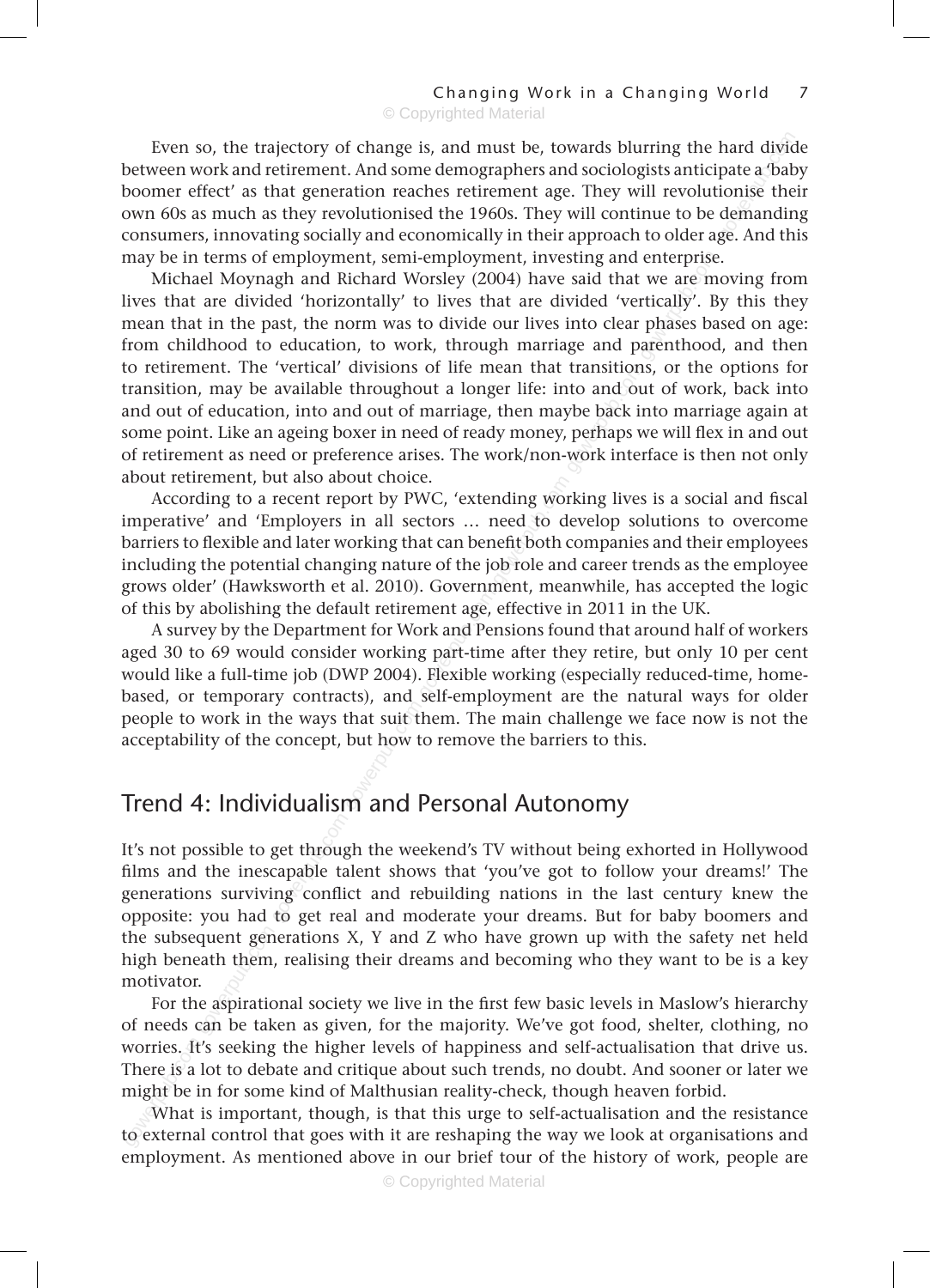t-common<br>shape the<br>n a workin<br>trikes man seeking more autonomy in their lives. They are impatient with the lowest-commondenominator collectivist solutions of the twentieth century. They want to shape their world around themselves, rather than be shaped.

This manifests itself in having two, three or even four different careers in a working life. To be a 'company man' in the 1950s mould, or to desire a 'job for life' strikes many people as being somehow inauthentic, even if not expressed in so many words.

byer our us<br>s like to chests outside<br>s too ind<br>tudes are many wore<br>all areas o<br>decline of<br>le choose t<br>ather than At a deeper level, however, what is actually happening is that in all areas of life people are more individualistic and crave more autonomy. It's about the decline of collectivist mentalities and the rise of individualism. It's why 8 out of 10 people choose to drive cars rather than ride in buses. It's why we now have multi-channel TV rather than a schedule largely dictated by the state, and why we have choice over our utilities providers. It's why self-help books sell millions. And it's why employees like to choose employers who enable them to balance their lives better and pursue interests outside work.

From some standpoints, we live in an age that is too individualistic and selfindulgent, that is seeing the breakdown of families, institutions and all the old certainties and solidarities. The rapid changes in society and attitudes appears to be a kind of fragmentation, to the point where some think that society itself is breaking down.

and attitude<br>that society<br>ther way v<br>and aspirity<br>the choices It is of course possible to be too gung-ho either way when looking at these kinds of trends. There is a multitude of different attitudes and aspirations running side by side and sometimes in conflict with each other. Collectivist mindsets still abound, though are no longer so dominant. But few would dispute that the choices are greater, and the possibilities more extensive for being oneself rather than fitting into someone else's groove.

r than fitti<br>of what if<br>t groups f<br>t groups dream' li<br>same opp There is also an associated trend of what might be called the democratisation of aspiration. What I mean by this is that groups formerly marginalised, disadvantaged or discriminated against can now 'dare to dream' like the rest of us. For the most part, this means aspiring to be able to have the same opportunities to do things as everyone else. So it's about a woman's aspiration to have a place in the board room, a parent's aspiration to balance work and family life, or an older employee's aspiration to keep on working or to start up a 'sunset business'.

For many people with disabilities or long-term health conditions, the traditional workplace is a disabling environment. The need to commute to it can be an additional hurdle to overcome. Smart Flexibility is a facilitator of the aspiration to work for people with mobility disadvantages, who are unable to work long periods at one time or who need either regular or intermittent medical treatment.

means arguing to be also intered into the conduct of the conduct of the conduct of the conduct of the conducts. For many people with disabilities workplace is a disabling environment. And the covercome. Smart Flexibility i Society as a whole now accepts this equality of aspiration, even if we're not always sure how to facilitate it in practice. It is no coincidence that in many organisations it is the Equal Opportunities and Diversity people who are the ones pushing for the introduction of flexible working practices to overcome disadvantage in the workplace. And I would say, 'More power to their elbow!' even though I also say throughout the book that an equalities approach or a work-life balance approach is not sufficient to achieve the range of benefits that Smart Flexibility can provide.

## Trend 5: Blurring Boundaries

Boundaries between home and work are changing. This is only in part down to businessrelated reasons. It also reflects changing personal preferences with aspirations for a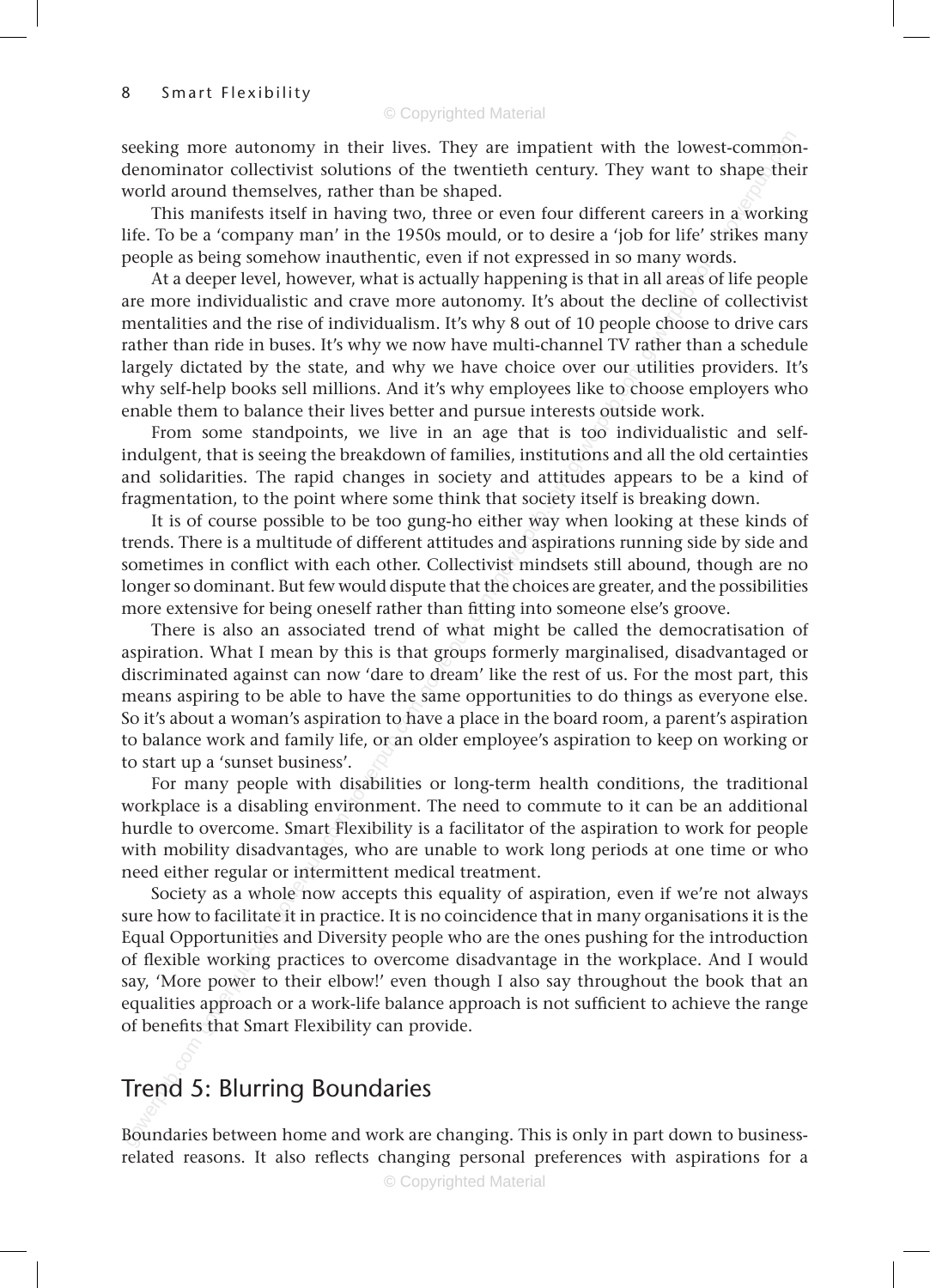better work-life balance, as outlined in our fourth trend above. And the fact that new technologies mean that we can work in new ways also makes a difference.

ct that ne<br>are leavir<br>are leavir<br>smelly are The boundaries are blurring because the nature of work is changing. We are leaving behind the Industrial Age – at least in the developed world. And with it we are leaving behind the imperative to separate the domestic environment from the dirty, smelly and hazardous world of industrial work, and the economies of scale of the centralised office.

the centra<br>vork but al<br>ts and an<br>otion for or<br>co Other changes are taking place, shifting not only the places of work but also the times when work takes place. The accelerated emergence of global markets and an increasingly integrated world economy mean that the traditional 9–5 is not an option for organisations that need to compete or interact internationally.

ent or a<br>ecessarily<br>e evidence<br>more subt At the same time we see the stubborn development of a 'long hours culture', particularly in the UK. It is not clear that people are necessarily doing anything very useful in these extra hours 'at work' – but all the same the evidence is there to show that we are using our 'time budgets' differently.

The headline figures on hours worked also mask more subtle trajectories in the evolution of new ways of working. During both our working time and our wider life we are much more likely to be doing – or attempting to do $-$  several tasks simultaneously.

ork is fact<br>al approaci<br>ator. It's al<br>ttside wor<br>Concern f g to do-<br>talking ab<br>re 'separat<br>g 1996, K Sociologists of work have for some time been talking about a basic distinction between people who are 'integrators' and people who are 'separators' in terms of managing the interface between home and work (Nippert-Eng 1996, Kossek and Lautsch 2008). The rigid boundary between home and work is fading. Integration and separation describe psychological rather than geographical approaches – a home worker can be a separator, and an office worker can be an integrator. It's about how you intertwine or separate the tasks and concerns of work and life outside work. Either way, the boundaries tend to be less hard-edged than in the old days.

Organisations have also changed. Concern for employees' well-being, 'benefits' such as workplace crèches or childcare vouchers take employers into territory that was once the preserve of the employee's home life.

## Trend 6: Globalisation

gournalism and also enally<br>as workplace crèches or childcare vout<br>the preserve of the employee's home li<br>Trend 6: Globalisation<br>The acceleration of globalisation in the<br>our lives, from the food we eat to the<br>from the teleg The acceleration of globalisation in the past few decades is having a profound impact on our lives, from the food we eat to the times and places that we work. New technologies from the telegraph to the Internet, from steamships to jet planes, have played their part in overcoming the constraints of distance and enabling us to work closely with people from all over the planet. The old ways are not suited to working in an integrated way with colleagues and customers all over the world.

Flexibility in working time is needed to work effectively across time zones. Individuals cannot work 24/7, but there is a need for companies to do so and to marshal their employees and subcontractors to cover around the clock as needed.

And with the need to work in collaborative virtual teams across the world, the precise work location of members of the team reduces in importance. Employees also need to be able to work when they are travelling around the globe, and to work as effectively as when they are 'in the office'.

The impetus to more flexible work arrangements from globalisation does not only affect corporates. Smaller businesses can access global markets using the power of the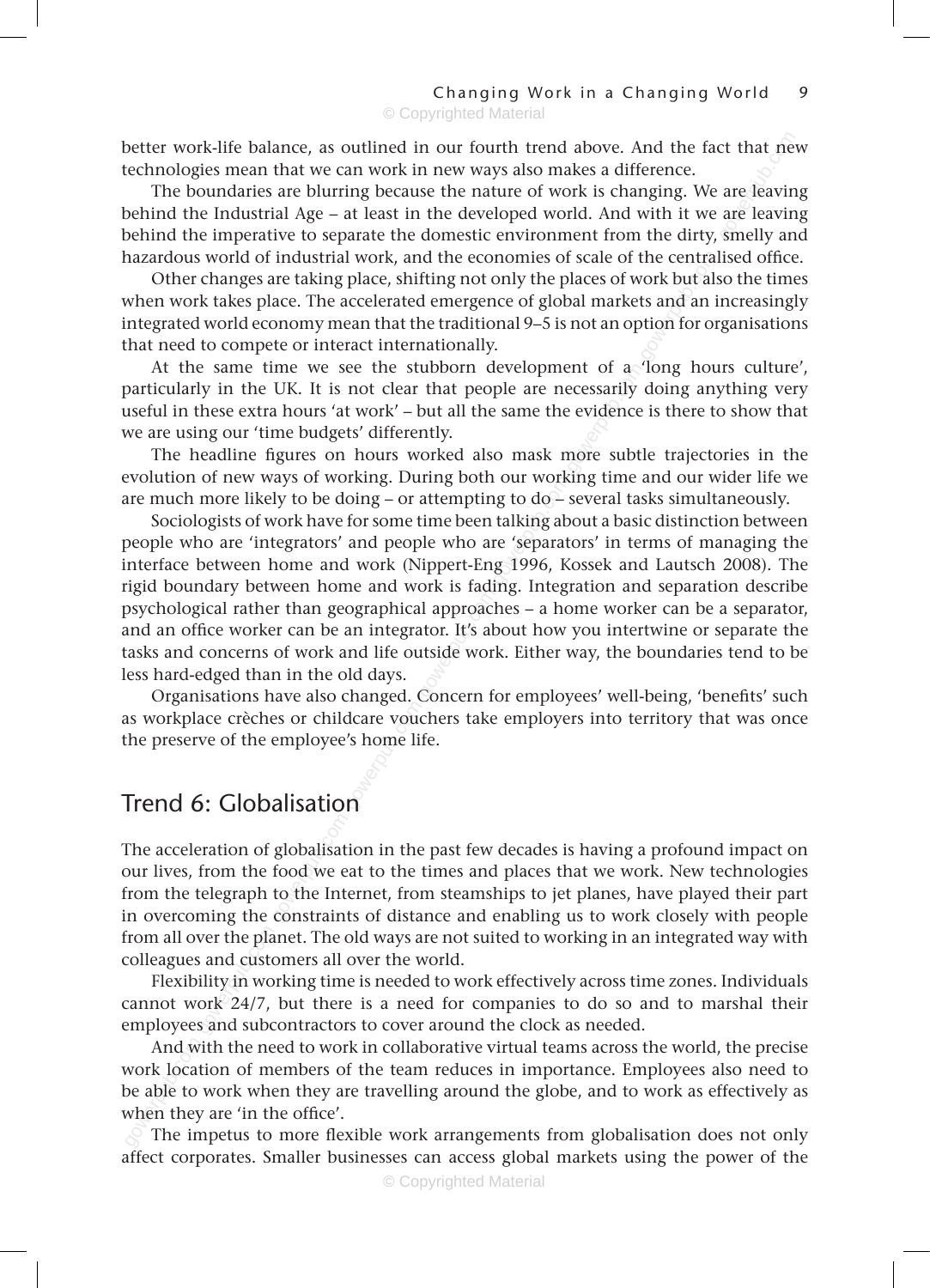practices and flexible organisational models.

Internet, and will be more successful if from the outset they incorporate flexible working<br>practices and flexible organisational models.<br>Globalisation is a process stretching back well before the Internet. But there is no<br> Globalisation is a process stretching back well before the Internet. But there is no doubt that modern telecommunications and computing are having a profound effect. Being able to do 'business at the speed of light' and to cope with rapid market changes requires organisations to be increasingly agile, and this provides an impetus to adopt flexible working practices.

an impet<br>dels of wor<br>Valley can<br>computed in the computation Globalisation is also having an impact in the way that new models of working can be rapidly imitated across the world. Yesterday's innovation in Silicon Valley can be today's practice from London to Tokyo.

ing from<br>more agile<br>s, wherever Perhaps above all it is the competitive pressures arising from globalisation that are driving the impetus for change. Companies need to be more agile, quicker to adapt to competition in the market and to seize new opportunities, wherever they may arise.

## Trend 7: Beyond Industrialisation

e UK, with<br>my and in<br>r in parall The nature of work has also been changing in the UK, with the decline of manufacturing, the development of a service-dominated economy and in recent decades the emergence of the 'knowledge economy'.

wince nextice working has been developing in paramer with these trends, too often<br>people make easy – and mistaken – assumptions about the relationship between flexible<br>work and different sectors or different kinds of jobs. While flexible working has been developing in parallel with these trends, too often work and different sectors or different kinds of jobs. It tends to be seen as something more for the service sector or knowledge economy than for traditional industries like manufacturing or construction. While the knowledge economy may be based on bits and bytes, some sectors are irreducibly involved with 'lumps and bumps'.

But these distinctions between sequences but these distinctions between sequences of the people wompany will be in occupations with logistics, research, sales, marketing, professional functions. In historic terms, we are p But these distinctions between sectors are increasingly artificial and misleading. Manufacturing today is very different from manufacturing in the 1950s. Factories are far more automated and need fewer people to operate them. By comparison with the last century, far more of the people working for, or subcontracted to, a manufacturing company will be in occupations with high information content: design, procurement, logistics, research, sales, marketing, HR, administration and many managerial and professional functions.

In historic terms, we are probably only just at the beginning of these changes. Developments in artificial intelligence, robotics and nanotechnology over the coming decades will utterly transform our concepts of manufacturing and production. The boundaries between the knowledge economy and the manipulation of physical artefacts will blur.

Those whose roles are *intractably* site-specific or focus on the handling of physical objects are increasingly in a minority, even in a manufacturing-focused industry. This will particularly be the case in a company that outsources production to another country, while employees in the UK deal with the more creative and information-rich components of work.

'This type of job can't be done flexibly' is increasingly a prejudice rather than an objective observation. There is usually some kind of flexible work that is possible, even if the tasks involved mean that not all flexible options are possible.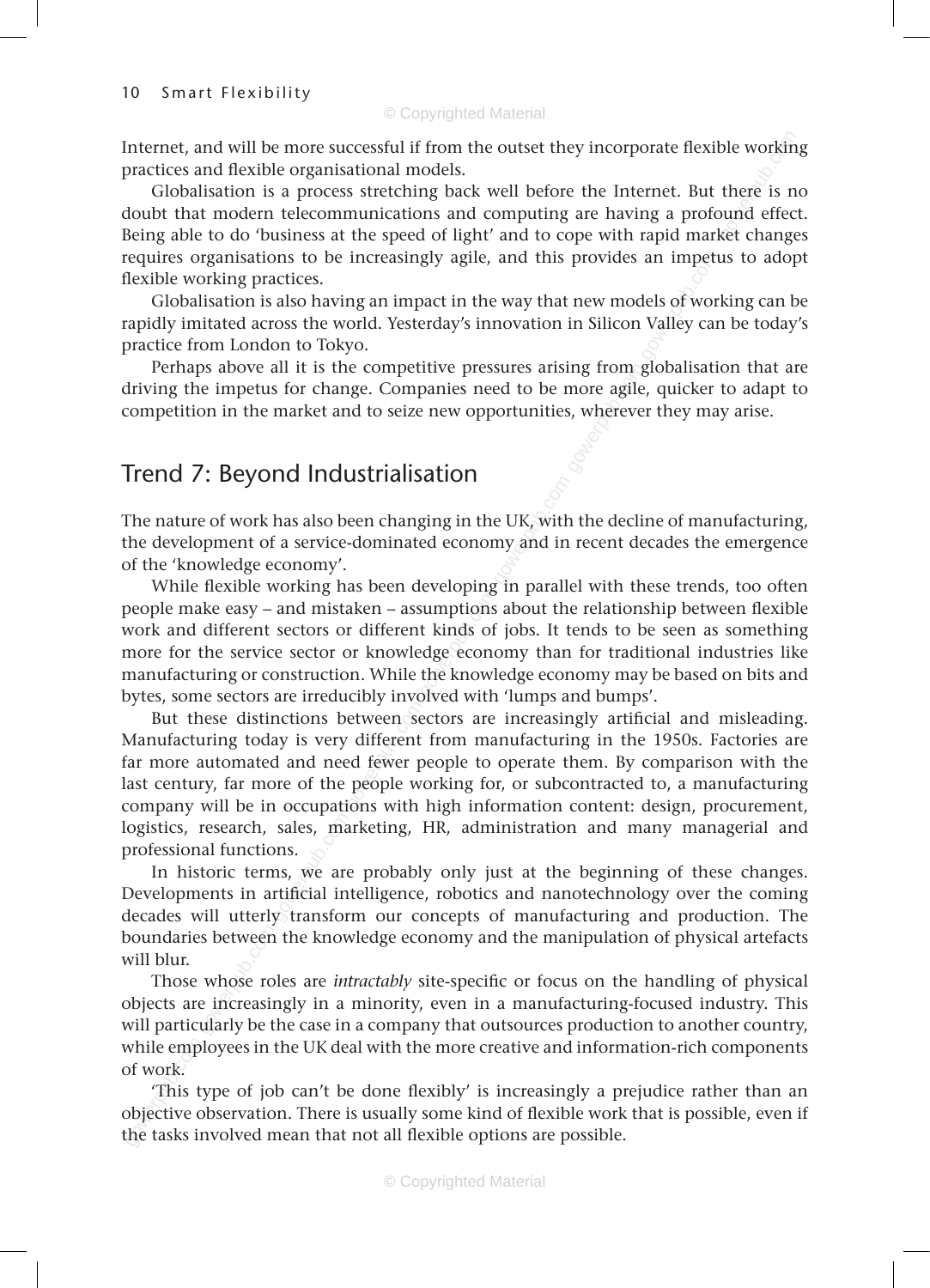## Trend 8: Information and Communication Technologies

**s**<br>the ways w<br>comproduct The availability of new ICT is having a transformative impact on society – on the ways we communicate, the way we socialise, the way we access services, the way we buy products, the products we buy and the way we work.

Letter-writing has all but disappeared. Texting and social networking have had a<br>profound effect on behaviours and the way people interact, meet and arrange to meet.<br>Online shopping, initially treated with scepticism by ma Letter-writing has all but disappeared. Texting and social networking have had a profound effect on behaviours and the way people interact, meet and arrange to meet. Online shopping, initially treated with scepticism by many, is having a major impact on the way we consume and on the nature of the products that we buy. Bookshops and make up an ever greater proportion of turnover.

ivity space<br>re now of<br>increasing<br>ent, news This is also having impacts on mobility and on 'activity spaces', that is, the places we choose to do what we do. Places we used to go to are now often online spaces we visit. And things we used to buy as physical products are increasingly 'dematerialised' as online products or services. Sectors such as the entertainment, newspaper and advertising industries are being transformed by new media.

ons, the same in the search of their use<br>their use the need the need of the need of the search of the search of the search of the search of the search of the search of the search of the search of the search of the search o Though the process is slow for cultural reasons, the same technologies are bound to have an impact on working practices. Computers and Internet access are introduced to workplaces as productivity tools, but in due course their use has a subversive impact on the workplaces they are brought into. They undermine the need to work in a particular place.

the workplace. For many young people, using webcams and social networking are commonplace at a time when many IT departments still ban their use, standing Canute-like against the tide. Desktop videoconferencing and busines Technological change outside the workplace often runs ahead of change inside commonplace at a time when many IT departments still ban their use, standing Canutelike against the tide. Desktop videoconferencing and business use of instant messaging and social networking technologies are on their way, sooner or later. Most of our case study organisations are already doing it. And these technologies will impact on the way we work, the places we work, and how geographically distributed teams work with each other. Leading companies including the case studies in this book are already deploying them.

The technology tools we use on a daily basis also interact with, and bring changes to, the spaces where we use them and the furniture, fittings and services that characterise those spaces. As computers and phones become smaller and more portable, screens become more versatile and wireless technologies are deployed, everything we assume about the configuration of the office is open to question.

betwork, the places we work, and how geogleading companies including the case of the technology tools we use on a d<br>the spaces where we use them and th<br>those spaces. As computers and pho-<br>become more versatile and wireless This is only the beginning. A theme of this book is that in using technologies for Smart Flexibility, we're very much in a transitional era. What will we see over the next 10 years? Vastly increased use of video, increasingly immersive environments for meetings, new virtual environments for collaboration and for storing information, holographic technologies, reliable speech recognition technologies, extensive use of sensing and tracking technologies … and many innovations we can't yet envisage.

What is certain, though, is that many applications that will transform the way we work will be developed initially as consumer technologies rather than specifically for business use. The pace of change, however, is also constrained by public policy and the effective monopoly position of the providers of telecommunication services such as broadband.

Eyes tend to glaze over when conversations get into the technological details. But the details make a difference. In 2009 the UK Department for Business published a report called 'Digital Britain'. This spectacularly unambitious document juggled the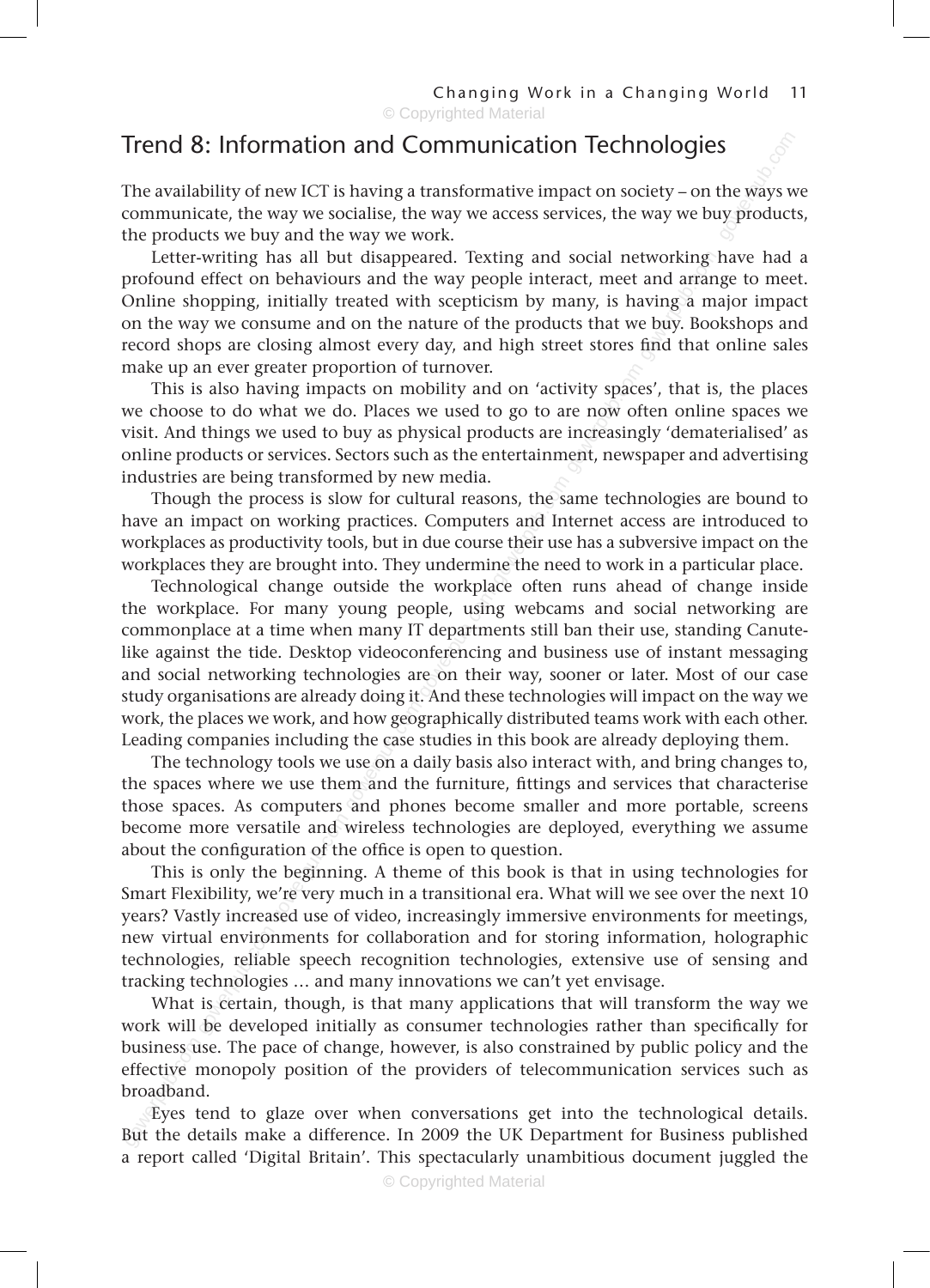ention of l<br>changing<br>her than p<br>ne pace, w and calle<br>spiration to<br>particular<br>particular<br>nere is not interests of existing telecoms and broadcast providers into a dismal fudge, and called it a strategy for our digital future. Amongst other things this proposed an aspiration to achieve a universal 2 Mbps (megabits per second) Internet download speed for all homes in Britain. Upload speeds in this view should stick around 0.5 Mbps. What is particularly remarkable about a report produced by the Department for Business, is that there is not a single mention of the word 'enterprise', or self-employment; no mention of home-based business, nor remote working and no understanding at all of the changing patterns of work. The inference is that we should all be passive consumers, rather than producers of digital content or entrepreneurs running businesses from home.

are starting<br>a few year<br>s feel that<br>h the pret Fortunately, other countries such as South Korea are setting the pace, with services up to 100 Mbps, and to be fair BT and Virgin Media here are starting to roll out premium services heading towards this. If you are reading this book a few years after its publication, all this may seem impossibly quaint. Some commentators feel that Internet speeds are a red herring – we can do most of what we need to do with the pretty modest speeds we have now. This is wrong.

an nave<br>and constitutions<br>of the workers<br>of the sumers') the settions Imagine a time a few years hence when we all have access to a zillion zettabits per second. Unlimited broadband. When there are no constraints on the amount of data that can be zipped around between anyone and everyone. It will be transformative. The applications will develop for interaction between workers (and friends, and families – not to mention producers and consumers, and 'prosumers') that not only facilitate what we do now, but will create new contexts for sharing activities and experiences.

We think the pace of change is great at the moment with the technologies we have. But *this is only the beginning*.

or snamig<br>at at the 1<br>a while ar<br>1, change,<br>of escape No doubt it's worth pausing for a while and questioning why we have embarked on this headlong rush for innovation, change, progress. There may be the occasional backlash, where we seek moments of escape to lead a simpler, less techno-full life. However, the great engine of progress, as they would have said in Victorian times, is steaming ahead – it doesn't look like coming to a halt in the foreseeable future.

## Trend 9: Global Warming and Environmental Awareness

After talking about the unstoppable engine of progress, we should move on to the environmental impacts of that engine.

From 9: Global Warming of progress<br>Iteaming ahead – it doesn't look like compressive animy and the unstropy<br>about the unstoppable environmental impacts of that engine.<br>The global climate may have been the last few years th The global climate may have been changing for more than a century, but it's only in the last few years that it has moved to centre stage in public policy and the media. It's now an inescapable fact of life, especially if you read scientific journals or *The Independent*  newspaper where in every edition the climate makes the headlines. Politicians who formerly saw the environment as a fringe tree-hugging issue now compete with each other for green virtue and carbon taxes.

There are increasing amounts of regulation and legislation forcing organisations to look to their environmental performance – and there is sure to be more coming soon. The environment is clearly on the agenda.

In paperback thrillers, Hollywood blockbusters, and international development conferences, it is almost a given that big corporations, hand-in-glove with corrupt governments, make it their daily business to despoil the environment in search of quick profits.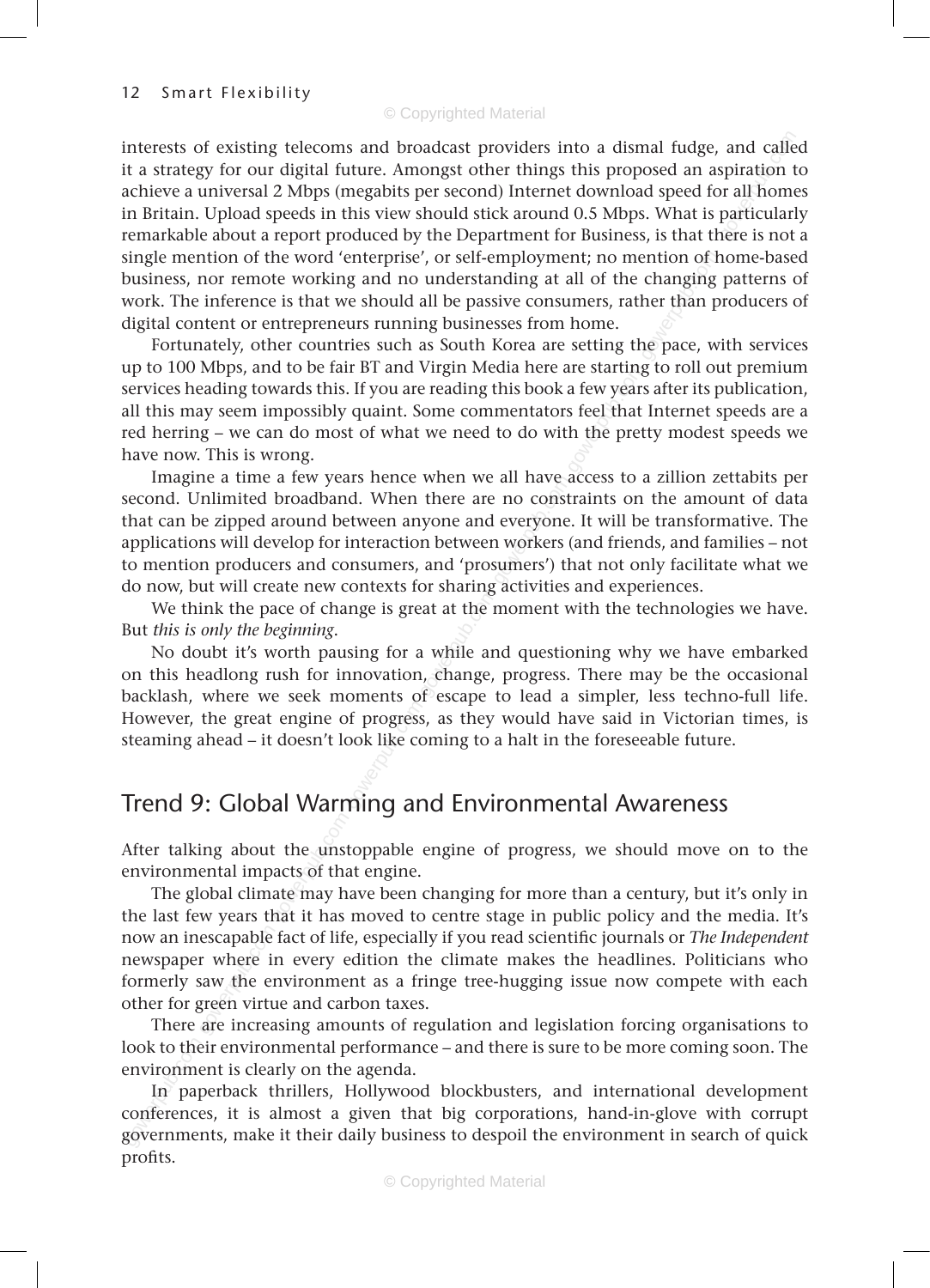ther side<br>vironment<br>dded in ou<br>tion we a I daresay there is some truth under the clichés. In real life, there is another side to the story too. Since the 1960s there has been a growing awareness of the environmental impacts of the ways in which we live and work, and it has become embedded in our educational systems – in the curriculum, in our textbooks, even in the fiction we are given to read.

neration<br>now, condie<br>le activists<br>sness, in 1<br>nent of un I might be accused of naivety in saying this, but for the generation of corporate managers, civil servants and politicians who are coming through now, concern for the environment is not mere lip-service or cynical self-interest. While activists and green politicians may lay claim to a monopoly of wisdom or righteousness, in reality there would be no change if there were not in fact a much broader movement of understanding across people in all walks of life – not least in management.

nt.<br>ngs opera<br>nisations.<br>ibility. Ma<br>. The impacts of production, business processes, buildings operation, transport, travel and working practices are in fact of great concern to organisations. Often these concerns find their way into policies for Corporate Social Responsibility. Maybe it is not enough, or not of sufficient priority. But that is not the point here.

as develop<br>hord with<br>the imper<br>le working<br>icy maker The point is that the trend of awareness has developed to a stage where proposals for Smart Flexibility can and often do strike a chord with the environmental awareness of senior managers, who are sharply aware of the imperatives to reduce the corporate environmental footprint.

gent build<br>in it is to g<br>iated behagoes like As yet, though, the actual benefits that flexible working practices can have are not well understood by senior managers and public policy makers. It is easier to grasp concepts relating to 'greening the office', intelligent buildings, reducing emissions and so forth – essentially engineering solutions – than it is to grasp the impacts of the interdisciplinary field of Smart Flexibility, and the associated behavioural and cultural changes.

The environmental product pitch goes like this: 'use that bit of kit and your energy consumption is x. Use our new bit of kit and your energy consumption will be one tenth of x. And you'll save money'. It's easy to grasp, and there doesn't seem to be an obvious downside.

By contrast, the environmental impacts of flexible working seem to come packaged in 'maybes' and concerns about the possible downsides. Well, it could reduce travel for employees and make them happy. But what will it do for business travel? How can I manage them if I can't see them? Will their performance improve? Will they be isolated?

gower of start of the set and the set of the stay downside.<br>By contrast, the environmental im<br>in 'maybes' and concerns about the pe<br>employees and make them happy. Bu<br>manage them if I can't see them? Will<br>This is a theme I This is a theme I will return to later in Chapter 13. There is an acceptance of the importance of improving environmental performance, and an increasing receptiveness to innovate to achieve this. But in terms of accepting sustainability arguments for Smart Flexibility, the gatekeepers of change want some facts to back up the argument, and reassurance that it won't cost the earth to save the planet.

## What is the Evidence for Increasing Flexibility?

These trends are all factors in the growth of Smart Flexibility. But what actual evidence is there that flexible working is on the up?

There are many indicators that the world of work is indeed changing. According to the government, there are around 15 million flexible workers in the UK – roughly half the workforce. And flexible work options are offered by some 95 per cent of employing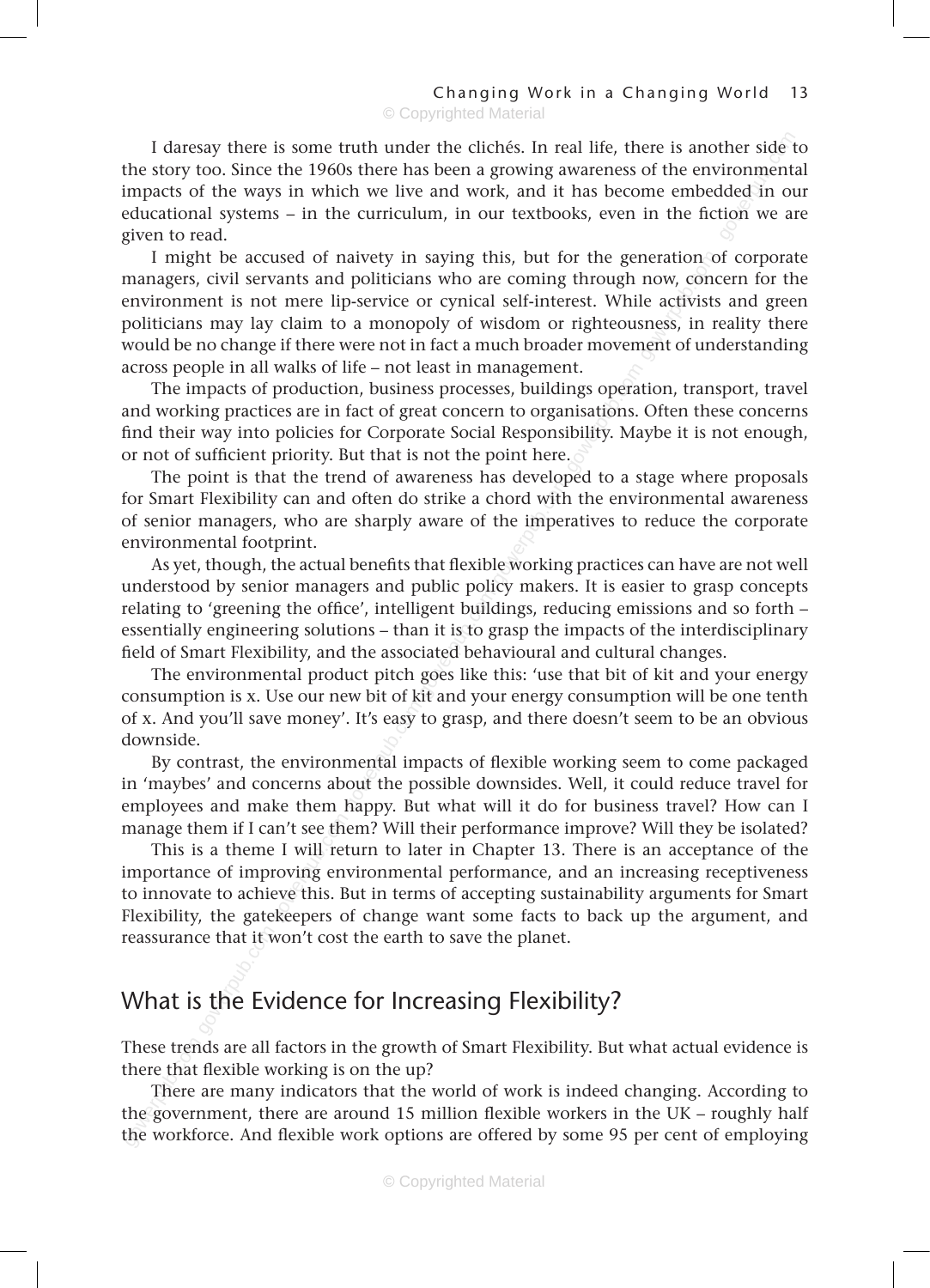organisations (BERR 2007b) – though how developed and how truly flexible that 'flexibility' is remains open to question.

exible the<br>e increasin<br>n part-time<br>workforc Part-time work has been growing steadily, in large measure connected to the increasing number of women in the workforce. In August 2012 there were 8.07 million part-time workers out of a working population of 29.5 million – 27.4 per cent of the workforce. Three-quarters of part-time workers are women, but the number of male part-timers has risen by 10 per cent over the recession, with the number of women rising by 3 per cent.

f male par<br>i rising by<br>)nly a qua<br>d not find<br>of Most people who work part-time do so because they want to. Only a quarter of male part-timers say that they are working part-time because they could not find a full-time job, and 10 per cent of women.

my nours,<br>h term-tir<br>reakdown<br>a form of i<br>in a tailor g more con<br>4.8 millio<br>4.8 millio<br>(ONS 201<br>ble workir Flexible working time arrangements are also becoming more common. These include flexible hours/flexitime, compressed working week, term-time working and annualised hours. According to Social Trends 2010, in 2009 there were 4.8 million full-time employees with a flexible working time arrangement – 22.5 per cent (ONS 2010). Twenty-seven per cent of part-time workers also have another kind of flexible working time arrangement. The most popular form by far is flexible working hours, though part-time workers are more likely to combine part-time working with term-time working than are full-time workers. Table 1.1 below gives a more detailed breakdown.

Part-time work is itself generally considered a form of flexible working, so we see here the combination of different forms of flexibility in a tailored blend.

burvey sha<br>t the end<br>or from h<br>ne 19 per<br>the week)<br>ow work 1 Data from the UK Labour Force Survey shows a continued rise in the number of people working mainly from home. At the end of 2011, 13.1 per cent of the workforce (3.8 million people) worked mainly at or from home. This is a 24 per cent increase since 2001 (Live/Work Network, 2012). Some 19 per cent of the workforce sometimes (more than once a month but less than half the week) work from home during working hours. Sixty per cent of the self-employed now work mainly from home. They make up twothirds of all homeworkers. The number of employees who work mainly at home lags behind, and makes up only 5 per cent of employees.

| $P_{\text{tot}}$ can be the sense employed how would make $P_{\text{tot}}$ to the normal state<br>thirds of all homeworkers. The number of employees who work mainly at home lags |            |               |           |
|-----------------------------------------------------------------------------------------------------------------------------------------------------------------------------------|------------|---------------|-----------|
| behind, and makes up only 5 per cent of employees.                                                                                                                                |            |               |           |
|                                                                                                                                                                                   |            |               |           |
|                                                                                                                                                                                   |            |               |           |
| <b>Flexible working time arrangements</b><br>Table 1.1                                                                                                                            |            |               |           |
|                                                                                                                                                                                   |            |               |           |
|                                                                                                                                                                                   | Men $(% )$ | Women $(\% )$ | All $(%)$ |
| Full-time employees                                                                                                                                                               |            |               |           |
| Flexible working hours                                                                                                                                                            | 10.9       | 15.3          | 12.6      |
| Annualised working hours                                                                                                                                                          | 4.9        | 4.9           | 4.9       |
| Term-time working                                                                                                                                                                 | 1.2        | 6.7           | 3.3       |
| Four-and-a-half-day week                                                                                                                                                          | 1.2        | 0.5           | 0.9       |
| Nine day fortnight                                                                                                                                                                | 0.5        | 0.4           | 0.4       |
| Any flexible working pattern                                                                                                                                                      | 19.0       | 28.1          | 22.5      |
| Part-time employees                                                                                                                                                               |            |               |           |
| Flexible working hours                                                                                                                                                            | 8.6        | 10.3          | 9.9       |
| Term-time working                                                                                                                                                                 | 3.6        | 11.6          | 9.9       |
| Annualised working hours                                                                                                                                                          | 3.3        | 4.6           | 4.3       |
| Job-share                                                                                                                                                                         | 1.0        | 2.1           | 1.9       |
| Any flexible working pattern                                                                                                                                                      | 18.4       | 29.6          | 27.1      |

#### **Table 1.1 Flexible working time arrangements**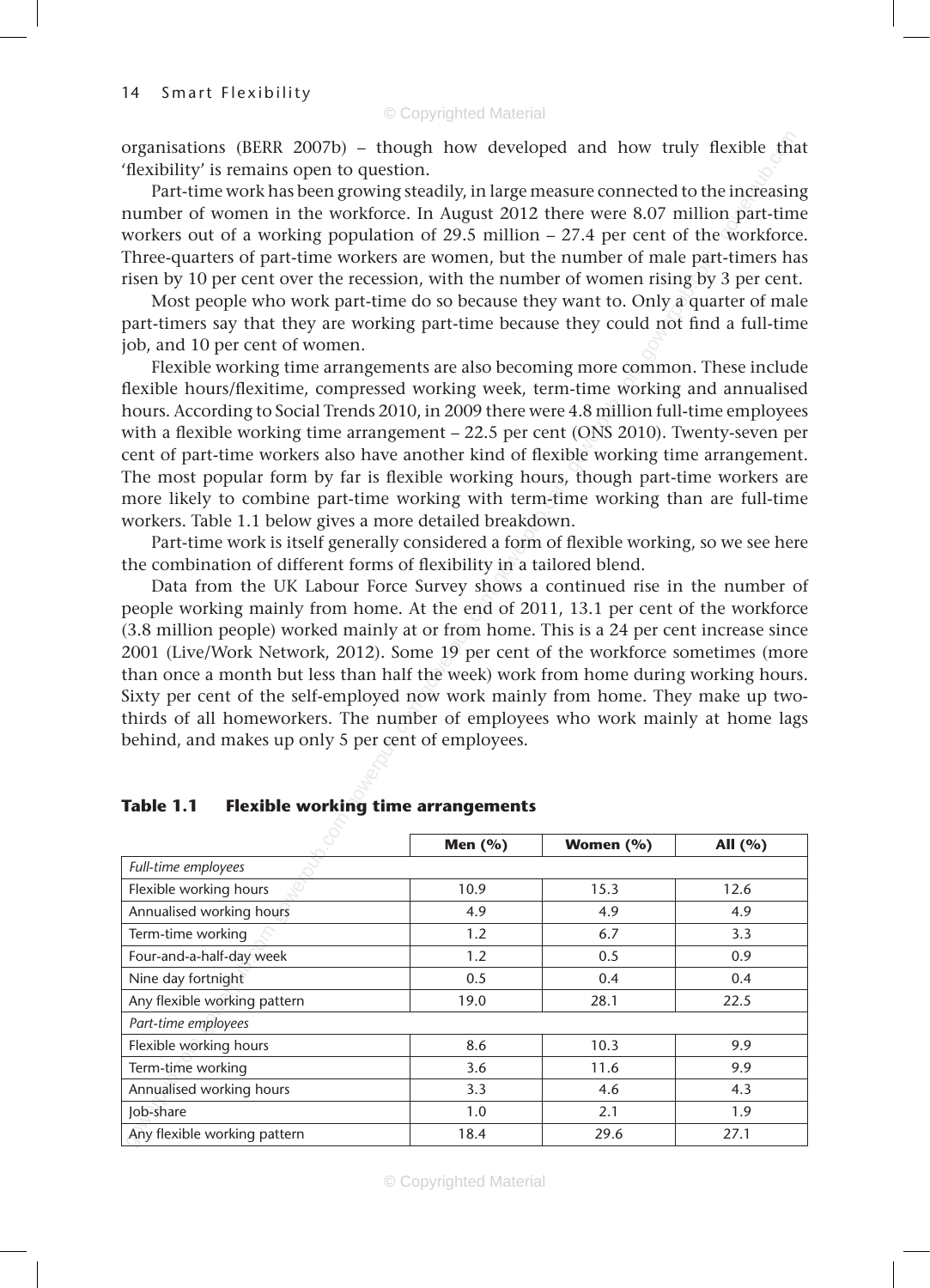If we take together the 27 per cent of the workforce who work part-time, the 22.5 per<br>t of full-time employees who work flexibly, and the 5 per cent who work from home,<br>wing for some overlap with home-based work and other cent of full-time employees who work flexibly, and the 5 per cent who work from home, allowing for some overlap with home-based work and other forms of flexibility we are looking at around just over 50 per cent of employees who do not work a standard officebased 9–5. This isn't counting in shift workers and temporary workers. There should be a clear message for employers and managers in here: it's not unusual.

ck of emp<br>et for how<br>eby some<br>rvey of sm What we have is a situation where we have a 45 per cent block of employees who work in 'traditional' ways and who set the tone and the mindset for how employees should work. But the exceptions are starting to outnumber the rule by some way.

guiatory<br>per cent<br>pusinesses<br>support ef<br>premises. Businesses are now much more likely to be run from home. A survey of small business by the then Department for Business, Enterprise and Regulatory Reform found that 41 per cent of all businesses were home-based, and that 51 per cent of start-ups begin at home (BERR 2007a). For a long time these home-based businesses have been under the radar, with economic development policies and business support efforts focusing almost exclusively on businesses operating in separate business premises.

bor sewing, rave been in retreat for some time. And many erare-based forms or traditional<br>homeworking now use ICT for dealing with orders, marketing and purchasing. Social<br>Trends puts the numbers of teleworkers (a subset o sing comp<br>3 per cent<br>ne use of tl<br>ne forms<br>nomework The number of people who work at home using computers and telecommunications – 'teleworking' – has been growing at around 13 per cent per year since the mid-1990s, according to official figures. As computing and the use of the Internet become ubiquitous, the distinction between teleworking and other forms of homeworking is becoming increasingly artificial. The old forms of offline homeworking, such as stuffing envelopes or sewing, have been in retreat for some time. And many craft-based forms of traditional Trends puts the numbers of teleworkers (a subset of homeworkers as a whole) at 10 per cent of the UK workforce in 2009 (Randall 2010). The percentage of homeworkers who are classed as teleworkers is steadily rising as the technologies used become ubiquitous.

A series of surveys into work-life balance have been conducted by the Department for Trade and Industry (DTI) in the UK. The most recent at the time of writing is the Third Work Life Balance Survey, conducted in two parts: for employees (DTI 2007) and for employers (BERR 2007b). (In case the references are confusing, the DTI was subsequently rebranded as BERR and then BIS, a symptom of the endemic 'restructuritis' in the UK public sector.) The survey findings are summarised in Table 1.2 overleaf.

Frade and Industry (DTI) in the UK. The Work Life Balance Survey, conducted employers (BERR 2007b). (In case the rebranded as BERR and then BIS, a sypublic sector.) The survey findings are The Employers Survey looked at wo The Employers Survey looked at six kinds of flexible working practice: part-time working, job-sharing, flexitime, compressed working week, temporarily reduced working hours and regular home-working. The survey found that 95 per cent of employing organisations said that at least one kind of flexible working practice was available in their organisation; 85 per cent said that at least one of these arrangements had been used in the past 12 months.

One of the things highlighted by the survey is that there is a difference of perception between how employers see the availability of flexible working patterns and their take-up, and how employees see them. The third column shows the percentage of organisations where the working practice is taken up by at least one person – it isn't an estimate of the number of people doing it.

If the employer survey is correct, then clearly many employees are not aware of the options that are in principle available in the company. For all the flexible working options surveyed, employers are far more likely than employees are to say it is available. Availability doesn't mean that take-up of any option will be significant.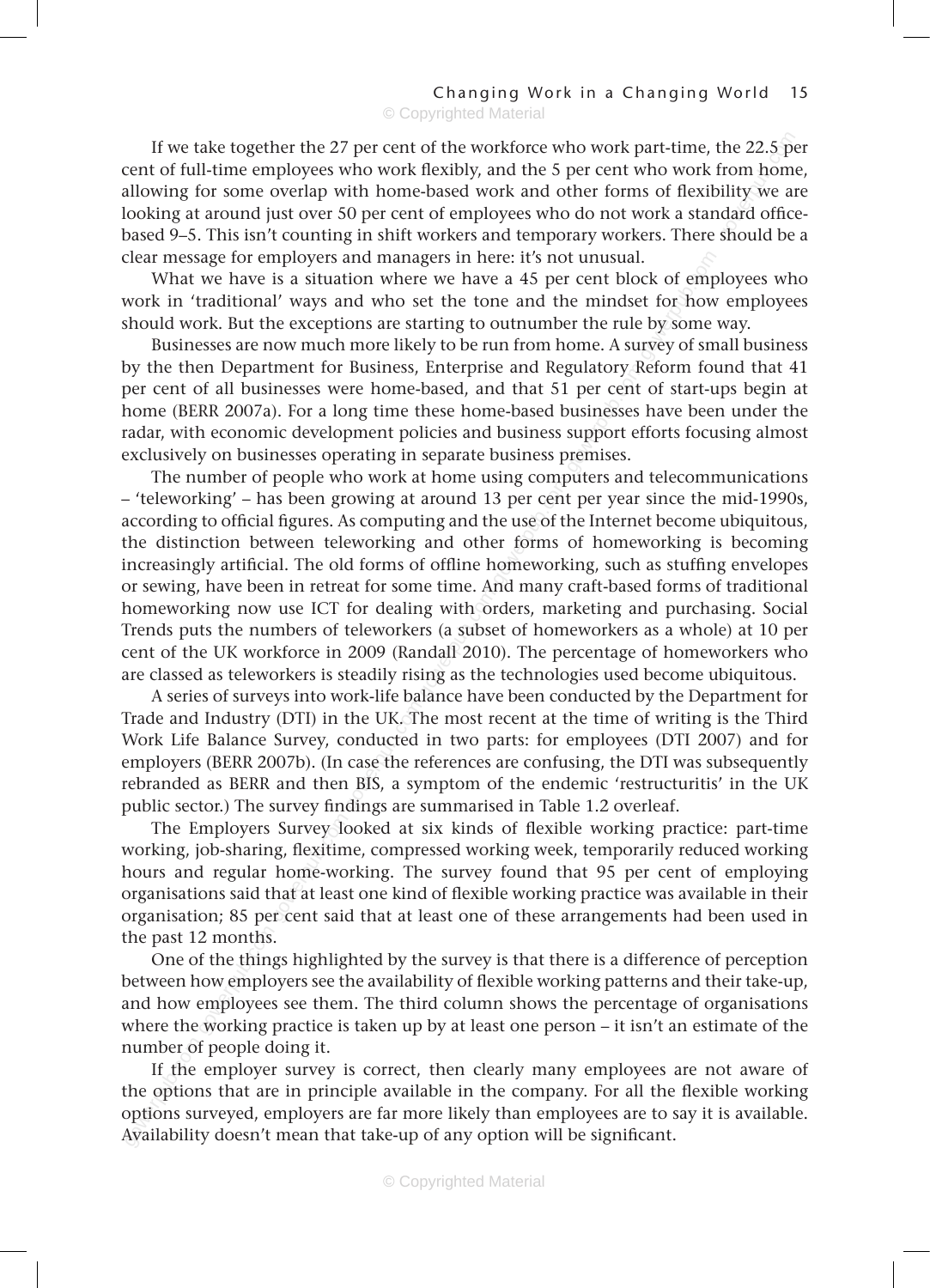| Table 1.2               | Surveys of flexible working patterns |                          |                                                            |                       |
|-------------------------|--------------------------------------|--------------------------|------------------------------------------------------------|-----------------------|
|                         | <b>WLB</b> employer survey           |                          | <b>WLB</b> employee survey                                 |                       |
| FW practice             | Availability<br>$(% of orgs)$        | Take-up<br>$(% of orgs)$ | Availability<br>$(% \mathcal{L}_{0}^{\infty})$ (% of orgs) | Take-up<br>$(%$ emps) |
| Part-time               | 92                                   | 79                       | 69                                                         | 26                    |
| Job-share               | 59                                   | 15                       | 47                                                         | 6                     |
| Temporary reduced hours | 74                                   | 22                       | 54                                                         | 10                    |
| Term-time working       | n/a                                  | n/a                      | 37                                                         | 13                    |
| Compressed working week | 41                                   | 11                       | $35$                                                       | 8                     |
| Flexible hours          | 55                                   | 25                       | 53                                                         | 26                    |
| <b>Annualised hours</b> | n/a                                  | n/a                      | 24                                                         | 6                     |
| Homeworking             | 26                                   | 15                       | 23                                                         | 10                    |

#### **Table 1.2 Surveys of flexible working patterns**

*Note*: n/a = not asked.

es of such s<br>in the other<br>steplace such I have some reservations about the methodologies of such surveys and the limited samples employed. However, what they show, along with the other evidence cited in this section, is that flexible working is very much on the workplace map.

ectrom we<br>nd we'll a<br>steps to ex<br>or Flexik We will see in later chapters evidence from workplace surveys that there is considerable unmet demand for flexible working. And we'll also see how many companies and public sector organisations are taking further steps to extend flexible working.

## Recognising the Capacity for Flexibility

Progress towards greater flexibility is of job can be undertaken more flexibility is of job can be undertaken more flexibility is or example at Britvic, illustrate how difference in industries where at first sintil of the Progress towards greater flexibility is often hindered by assumptions about what types of job can be undertaken more flexibly. People say for example that flexible working is not appropriate in *this* sector or for *that* kind of job. Such assumptions are often lagging behind the actual trends of change in the world of work. A number of our case studies, for example at Britvic, illustrate how flexible working can be introduced and make a difference in industries where at first sight it would seem not to be an option.

Often the capacity for flexibility is not recognised, and models of working practice that are traditional for the sector endure without being questioned. Even when new technologies are introduced, the opportunities to modernise work styles are not recognised. For example, companies may introduce new electronic systems for service delivery, or for internal management processes, but still require all staff to turn up every day at the same time and for the same hours as if nothing had changed.

This is one of the main themes of this book: *understanding how to recognise the context and the opportunities for introducing flexible working practices*.

## Evolution and Resistance

The way organisations are run has only started to evolve. Flexible working practices when introduced are typically seen as exceptions from an office-based nine-to-five norm.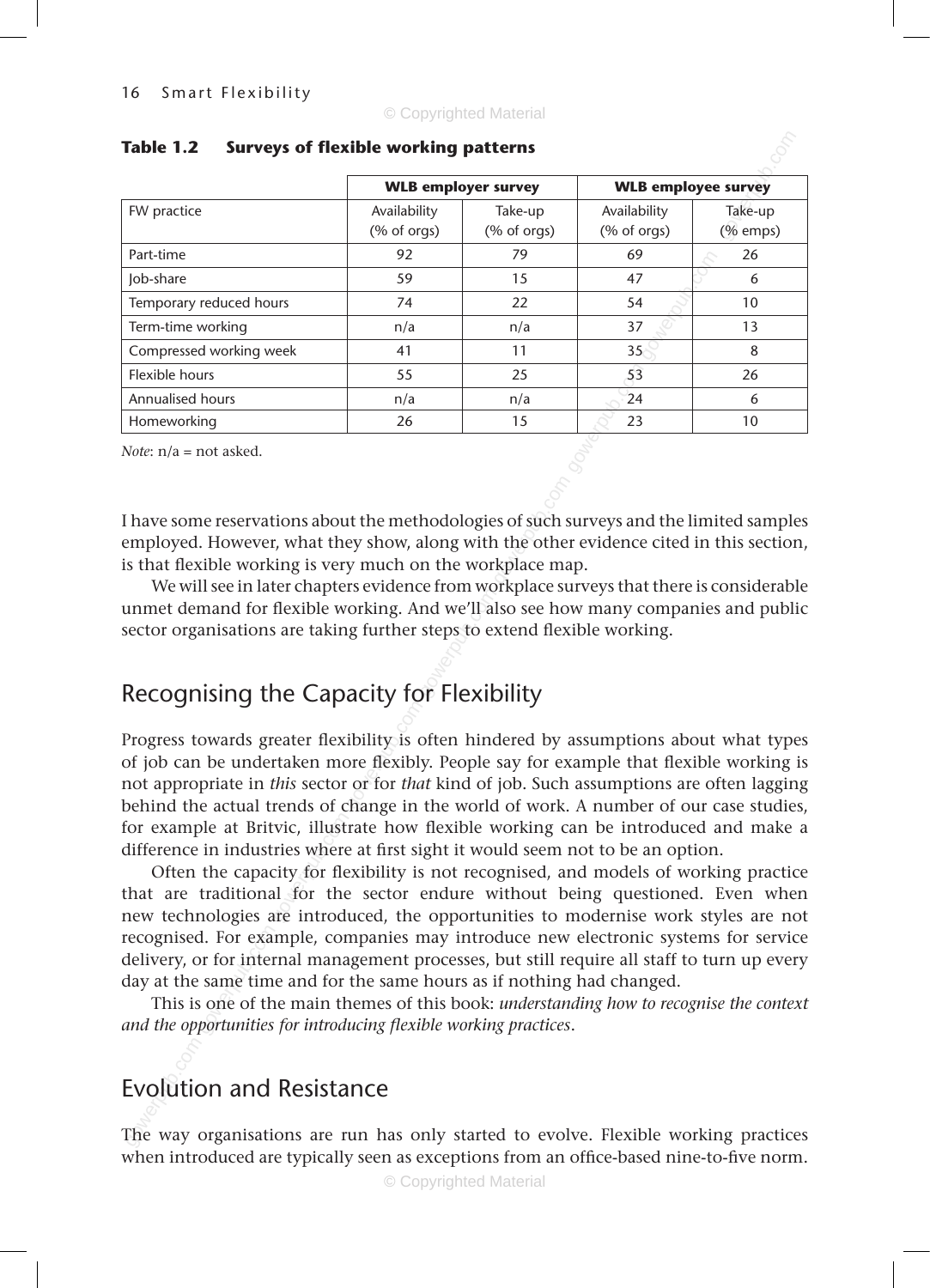Resistance to change is often strong amongst middle managers, and the scope for change often narrowly conceived.

efor changers<br>by doir<br>and have<br>f worth an Psychologically, this makes sense. Managers have progressed in their careers by doing things in a certain way, have developed certain professional competences, and have a degree of comfort in doing things in familiar ways. Moreover, their sense of worth and success as managers may be bound up in the way they do things. As a result, they can be sceptical of calls to operate in unfamiliar and – to them – unproven ways.

s a result,<br>n ways.<br>ation: an<br>more effe<br>npany reor On the other hand, the role of being a manager requires innovation: an openness to look for better and more efficient ways of working, and to manage more effectively.

damentais<br>hole new<br>ne.<br>a partial o<br>luced in Herein lies the challenge. Other forms of change, involving company reorganisations or process change, do not necessarily challenge the fundamentals of managing people and places. Moving to flexible working can introduce a whole new set of challenges that may take even the best managers out of their comfort zone.

Flexible working can be, and often is, introduced in a partial or piecemeal way that does not change the nature of the organisation. Introduced in an integrated way, it contributes to the evolution of the organisation.

e or not.<br>The sessures, n<br>The working<br>tional fail That makes it sound like a choice – evolve or not. In the longer term, it isn't a choice. The other factors such as competitive pressures, new technologies and employee aspirations are forcing the pace. Trying to freeze working practices in a mid-twentieth century mould is, effectively, to choose organisational failure.

## Recession and Retrenchment

 $\int$ are trying<br>are trying At the time of writing (early 2012), we are trying to emerge from the worst recession since the 1930s. Even though we may appear to be emerging from recession, we will certainly be heading for a period of adjustment that will see significant increases in unemployment as companies and public sector employers streamline their operations.

The public sector in particular has been charged with achieving huge savings to meet the costs of bailing out the banks and addressing the structural deficit, and this is leading to tens of thousands of redundancies as posts are cut. The challenge is to cut costs while maintaining services to the public. The way to do this is to, as far as possible, cut central costs, drive down waste and increase productivity while leaving outward-facing operations intact.

New working practices have a role to play in this, in particular where the costs of delivering services can be reduced by using new technologies and where the costs of property are reduced. I am not confident that public sector bodies are good at doing this – usually it is those in internal-facing roles who are more skilful at building empires and keeping them safe from cuts.

The beading for a period of adjustment that as companies and public sector employ. The public sector in particular has meet the costs of bailing out the bank leading to tens of thousands of redundaming while maintaining se And for the hundreds of thousands who lose their jobs, new ways of working potentially offer the chance to build new companies with a much reduced cost base compared to traditional companies, or to become interims or freelancers (as many in fact are doing). In the coming years we should hope to achieve the twin goals of supporting public services with a smaller public sector, and creating the conditions for a more entrepreneurial society. The only way to do this is if flexible working is at the heart of it. If we don't embrace flexibility, it will be a long road to recovery.